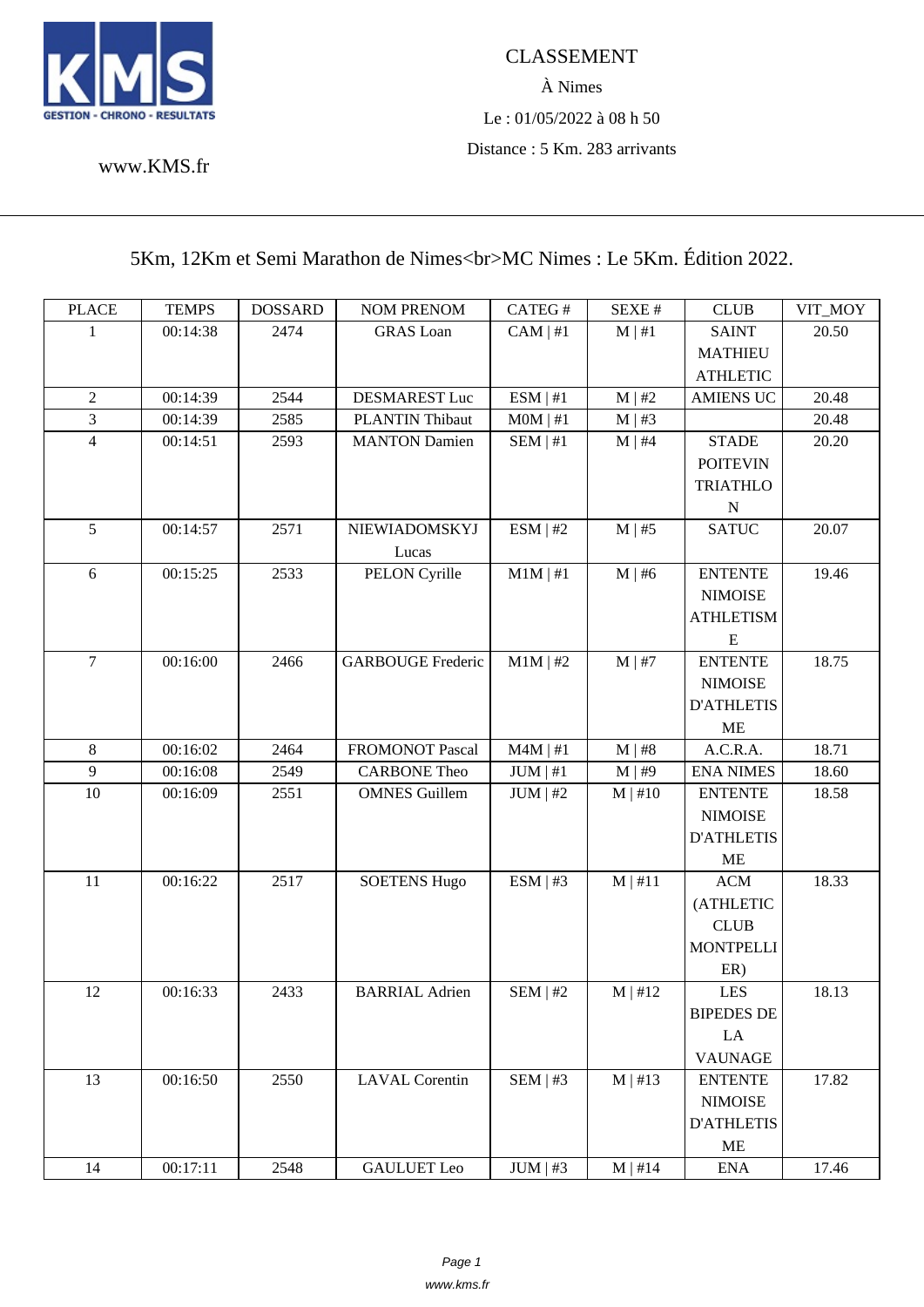| LLACE  | L LIVII D | <u> תעדיממטע</u> | <b>INUINI I INEINUINI</b> | CATLO T       | υL/ΛL π      | CLUD             | YII_MUI |
|--------|-----------|------------------|---------------------------|---------------|--------------|------------------|---------|
| 15     | 00:17:24  | 2363             | POKREL Niru               | SEM   #4      | $M$   #15    | 2EME REI         | 17.24   |
|        |           |                  |                           |               |              | DE               |         |
|        |           |                  |                           |               |              | NIMES:4E         |         |
|        |           |                  |                           |               |              | <b>CIE</b>       |         |
| 16     | 00:17:25  | 2578             | <b>GOMES</b> Jean-Claude  | $M3M$   #1    | $M \mid #16$ |                  | 17.22   |
| 17     | 00:17:31  | 2463             | <b>FRANCOIS</b>           | $M2M$   #1    | $M \mid #17$ | <b>ASSOCIATI</b> | 17.13   |
|        |           |                  | Alexandre                 |               |              | <b>ON CEAG</b>   |         |
|        |           |                  |                           |               |              | <b>GENERAC</b>   |         |
| 18     | 00:17:49  | 2367             | <b>RAMAROSON</b>          | $SEM$   #5    | $M$   #18    | 2EME REI         | 16.84   |
|        |           |                  | Sitraka                   |               |              | DE               |         |
|        |           |                  |                           |               |              | NIMES:4E         |         |
|        |           |                  |                           |               |              | <b>CIE</b>       |         |
| 19     | 00:17:49  | 2337             | KHADKA Yubendra           | SEM   #6      | $M$   #19    | 2EME REI         | 16.84   |
|        |           |                  |                           |               |              | DE               |         |
|        |           |                  |                           |               |              | NIMES:3E         |         |
|        |           |                  |                           |               |              | <b>CIE</b>       |         |
| 20     | 00:17:53  | 2547             | <b>BERGERON Nicolas</b>   | $M2M$   #2    | $M$   #20    | <b>CROCOS</b>    | 16.78   |
|        |           |                  |                           |               |              | <b>D'AIRAIN</b>  |         |
|        |           |                  |                           |               |              | <b>TRIATHLO</b>  |         |
|        |           |                  |                           |               |              | $\mathbf N$      |         |
| 21     |           |                  |                           |               |              |                  |         |
|        | 00:17:54  | 2513             | <b>RUIZ</b> Stephane      | $M3M$   #2    | M   #21      | <b>RUN'UP</b>    | 16.76   |
|        |           |                  |                           |               |              | <b>LUNEL</b>     |         |
| 22     | 00:17:56  | 2354             | <b>GARAH</b> Raja         | $SEM$   #7    | $M$   #22    | 2EME REI         | 16.73   |
|        |           |                  |                           |               |              | DE               |         |
|        |           |                  |                           |               |              | NIMES:4E         |         |
|        |           |                  |                           |               |              | <b>CIE</b>       |         |
| 23     | 00:17:57  | 2357             | <b>JADAMBAA</b>           | SEM   #8      | $M$   #23    | 2EME REI         | 16.71   |
|        |           |                  | Munkhbayar                |               |              | DE               |         |
|        |           |                  |                           |               |              | NIMES:4E         |         |
|        |           |                  |                           |               |              | <b>CIE</b>       |         |
| 24     | 00:17:57  | 2348             | YOSHII Masataka           | SEM   #9      | $M$   #24    | 2EME REI         | 16.71   |
|        |           |                  |                           |               |              | DE               |         |
|        |           |                  |                           |               |              | NIMES:3E         |         |
|        |           |                  |                           |               |              | $\rm CIE$        |         |
| 25     | 00:17:58  | 2481             | <b>LAILLE</b> Ewen        | $CAM \mid #2$ | $M$   #25    | <b>RUNNING</b>   | 16.70   |
|        |           |                  |                           |               |              | <b>BOISSERON</b> |         |
| 26     | 00:18:03  | 2511             | <b>ROUX Batiste</b>       | $JUM$   #4    | $M$   #26    | <b>CPBA</b>      | 16.62   |
| 27     | 00:18:18  | 2574             | <b>CARRIAS Hugo</b>       | SEM   #10     | $M$   #27    |                  | 16.39   |
| $28\,$ | 00:18:23  | 2335             | DIMAGGIO Giacomo          | SEM   #11     | $M$   #28    | 2EME REI         | 16.32   |
|        |           |                  |                           |               |              | DE               |         |
|        |           |                  |                           |               |              | NIMES:3E         |         |
|        |           |                  |                           |               |              | <b>CIE</b>       |         |
| 29     | 00:18:24  | 2336             | <b>GANBAATAR</b>          | SEM   $\#12$  | $M$   #29    | 2EME REI         | 16.30   |
|        |           |                  | Khurel-Erdene             |               |              | DE               |         |
|        |           |                  |                           |               |              | NIMES:3E         |         |
|        |           |                  |                           |               |              | $\rm CIE$        |         |
| 30     | 00:18:30  | 2322             | PEDROSA-ZINETTI           | SEM   #13     | $M$   #30    | 2EME REI         | 16.22   |
|        |           |                  | Alef-Brendon              |               |              | DE               |         |
|        |           |                  |                           |               |              | NIMES:2E         |         |
|        |           |                  |                           |               |              | $\rm CIE$        |         |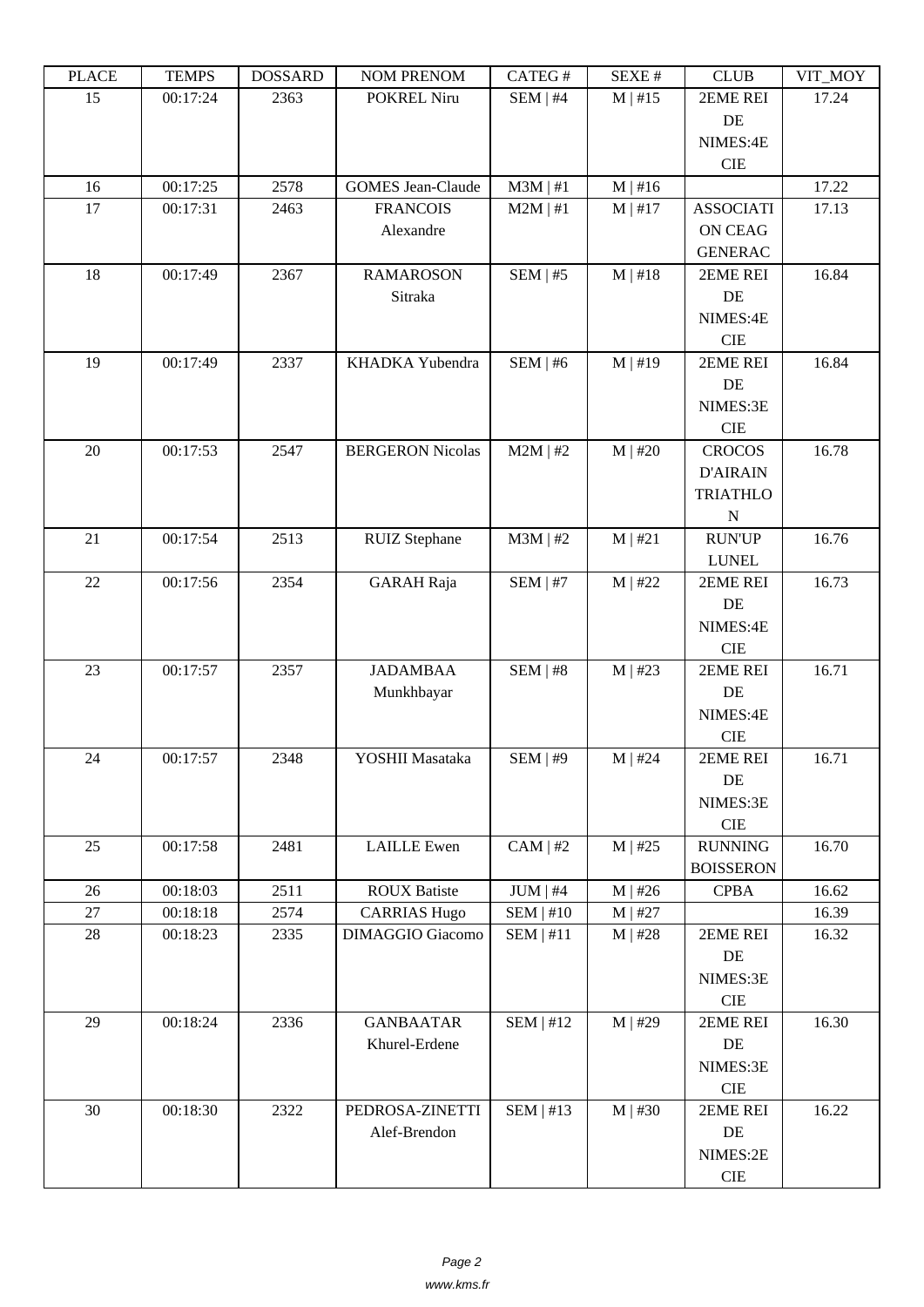| 31<br>00:18:37<br>2346<br>VEGA-TORO Ihan<br>$SEM$   #14<br>$M \mid #31$<br>16.11<br>2EME REI<br>DE<br>NIMES:3E<br>$\rm CIE$<br>2EME REI<br>32<br>00:18:43<br>2302<br><b>BANIYA Karun</b><br>$SEM$   #15<br>$M$   #32<br>16.03<br>DE<br>NIMES:2E<br>$\rm CIE$<br>SEM   #16<br>00:18:43<br>$M$   #33<br>16.03<br>33<br>2323<br>2EME REI<br>PERRONI-FREITAS<br>Nicolas<br>DE<br>NIMES:2E<br>CIE<br>RICCOBONO Kalvyn<br>MIM   #1<br>$M \mid #34$<br>15.97<br>34<br>00:18:47<br>2507<br><b>ALAJM</b><br><b>SAINT</b><br><b>GILLES</b><br>35<br>00:18:52<br>2356<br><b>GUTIERREZ-VARG</b><br>$SEM$   #17<br>$M$   #35<br>15.90<br>2EME REI<br>AS Elias<br>DE<br>NIMES:4E<br>$\rm CIE$<br>$SEM$   #18<br>$M$   #36<br>00:18:58<br>STAMBOLIU Stefan<br>15.82<br>36<br>2344<br>2EME REI<br>DE<br>NIMES:3E<br>CIE<br>$M2M$   #3<br>15.78<br>37<br>00:19:01<br>2382<br>PRZYBYLSKI Marcin<br>$M$   #37<br>2EME REI<br>DE<br>NIMES:CA<br>2271<br><b>AKIMIDZE</b> Tato<br>ESM   #4<br>15.73<br>38<br>00:19:04<br>$M$   #38<br>2EME REI<br>DE<br>NIMES:1E<br>$\rm CIE$<br>39<br>00:19:04<br><b>ALBERT Patrick</b><br>$M3M \mid #3$<br>$M$   #39<br>2410<br><b>BPCE-CE</b><br>15.73<br>PAL<br>ESF   #1<br>2577<br>F   #1<br>15.71<br>40<br>00:19:06<br><b>DUBAN</b> Amelie<br>41<br>00:19:07<br>2442<br><b>GILBERT</b> Arnaud<br>$M3M$   #4<br>$M$   #40<br>15.69<br>42<br>SEM   #19<br>2EME REI<br>15.65<br>00:19:10<br>2292<br><b>RAKOTOZAFY Toky</b><br>M   #41<br>DE<br>NIMES:1E<br>$\rm CIE$<br>43<br>00:19:10<br><b>KUMAR Bataju</b><br>$SEM$   #20<br>$M$   #42<br>2EME REI<br>15.65<br>2339<br>DE<br>NIMES:3E<br>$\rm CIE$<br>15.64<br>44<br>00:19:11<br>2304<br>DA-SILVA<br>$SEM$   #21<br>$M$   #43<br>2EME REI<br>Ramon-Jose<br>DE<br>NIMES:2E<br>$\rm CIE$<br>15.63<br>45<br>00:19:12<br>2358<br><b>JOVTYI</b> Oleksandr<br>$SEM$   #22<br>$M$   #44<br>2EME REI | ם התרו | T ETAIT D | DODDAND | <b>TAQIMET IVERLAQIME</b> | $CATEO \pi$ | SEΔE π | <b>CEOD</b> | $V11$ $V1$ |
|--------------------------------------------------------------------------------------------------------------------------------------------------------------------------------------------------------------------------------------------------------------------------------------------------------------------------------------------------------------------------------------------------------------------------------------------------------------------------------------------------------------------------------------------------------------------------------------------------------------------------------------------------------------------------------------------------------------------------------------------------------------------------------------------------------------------------------------------------------------------------------------------------------------------------------------------------------------------------------------------------------------------------------------------------------------------------------------------------------------------------------------------------------------------------------------------------------------------------------------------------------------------------------------------------------------------------------------------------------------------------------------------------------------------------------------------------------------------------------------------------------------------------------------------------------------------------------------------------------------------------------------------------------------------------------------------------------------------------------------------------------------------------------------------------------------------------------------------------------------|--------|-----------|---------|---------------------------|-------------|--------|-------------|------------|
|                                                                                                                                                                                                                                                                                                                                                                                                                                                                                                                                                                                                                                                                                                                                                                                                                                                                                                                                                                                                                                                                                                                                                                                                                                                                                                                                                                                                                                                                                                                                                                                                                                                                                                                                                                                                                                                              |        |           |         |                           |             |        |             |            |
|                                                                                                                                                                                                                                                                                                                                                                                                                                                                                                                                                                                                                                                                                                                                                                                                                                                                                                                                                                                                                                                                                                                                                                                                                                                                                                                                                                                                                                                                                                                                                                                                                                                                                                                                                                                                                                                              |        |           |         |                           |             |        |             |            |
|                                                                                                                                                                                                                                                                                                                                                                                                                                                                                                                                                                                                                                                                                                                                                                                                                                                                                                                                                                                                                                                                                                                                                                                                                                                                                                                                                                                                                                                                                                                                                                                                                                                                                                                                                                                                                                                              |        |           |         |                           |             |        |             |            |
|                                                                                                                                                                                                                                                                                                                                                                                                                                                                                                                                                                                                                                                                                                                                                                                                                                                                                                                                                                                                                                                                                                                                                                                                                                                                                                                                                                                                                                                                                                                                                                                                                                                                                                                                                                                                                                                              |        |           |         |                           |             |        |             |            |
|                                                                                                                                                                                                                                                                                                                                                                                                                                                                                                                                                                                                                                                                                                                                                                                                                                                                                                                                                                                                                                                                                                                                                                                                                                                                                                                                                                                                                                                                                                                                                                                                                                                                                                                                                                                                                                                              |        |           |         |                           |             |        |             |            |
|                                                                                                                                                                                                                                                                                                                                                                                                                                                                                                                                                                                                                                                                                                                                                                                                                                                                                                                                                                                                                                                                                                                                                                                                                                                                                                                                                                                                                                                                                                                                                                                                                                                                                                                                                                                                                                                              |        |           |         |                           |             |        |             |            |
|                                                                                                                                                                                                                                                                                                                                                                                                                                                                                                                                                                                                                                                                                                                                                                                                                                                                                                                                                                                                                                                                                                                                                                                                                                                                                                                                                                                                                                                                                                                                                                                                                                                                                                                                                                                                                                                              |        |           |         |                           |             |        |             |            |
|                                                                                                                                                                                                                                                                                                                                                                                                                                                                                                                                                                                                                                                                                                                                                                                                                                                                                                                                                                                                                                                                                                                                                                                                                                                                                                                                                                                                                                                                                                                                                                                                                                                                                                                                                                                                                                                              |        |           |         |                           |             |        |             |            |
|                                                                                                                                                                                                                                                                                                                                                                                                                                                                                                                                                                                                                                                                                                                                                                                                                                                                                                                                                                                                                                                                                                                                                                                                                                                                                                                                                                                                                                                                                                                                                                                                                                                                                                                                                                                                                                                              |        |           |         |                           |             |        |             |            |
|                                                                                                                                                                                                                                                                                                                                                                                                                                                                                                                                                                                                                                                                                                                                                                                                                                                                                                                                                                                                                                                                                                                                                                                                                                                                                                                                                                                                                                                                                                                                                                                                                                                                                                                                                                                                                                                              |        |           |         |                           |             |        |             |            |
|                                                                                                                                                                                                                                                                                                                                                                                                                                                                                                                                                                                                                                                                                                                                                                                                                                                                                                                                                                                                                                                                                                                                                                                                                                                                                                                                                                                                                                                                                                                                                                                                                                                                                                                                                                                                                                                              |        |           |         |                           |             |        |             |            |
|                                                                                                                                                                                                                                                                                                                                                                                                                                                                                                                                                                                                                                                                                                                                                                                                                                                                                                                                                                                                                                                                                                                                                                                                                                                                                                                                                                                                                                                                                                                                                                                                                                                                                                                                                                                                                                                              |        |           |         |                           |             |        |             |            |
|                                                                                                                                                                                                                                                                                                                                                                                                                                                                                                                                                                                                                                                                                                                                                                                                                                                                                                                                                                                                                                                                                                                                                                                                                                                                                                                                                                                                                                                                                                                                                                                                                                                                                                                                                                                                                                                              |        |           |         |                           |             |        |             |            |
|                                                                                                                                                                                                                                                                                                                                                                                                                                                                                                                                                                                                                                                                                                                                                                                                                                                                                                                                                                                                                                                                                                                                                                                                                                                                                                                                                                                                                                                                                                                                                                                                                                                                                                                                                                                                                                                              |        |           |         |                           |             |        |             |            |
|                                                                                                                                                                                                                                                                                                                                                                                                                                                                                                                                                                                                                                                                                                                                                                                                                                                                                                                                                                                                                                                                                                                                                                                                                                                                                                                                                                                                                                                                                                                                                                                                                                                                                                                                                                                                                                                              |        |           |         |                           |             |        |             |            |
|                                                                                                                                                                                                                                                                                                                                                                                                                                                                                                                                                                                                                                                                                                                                                                                                                                                                                                                                                                                                                                                                                                                                                                                                                                                                                                                                                                                                                                                                                                                                                                                                                                                                                                                                                                                                                                                              |        |           |         |                           |             |        |             |            |
|                                                                                                                                                                                                                                                                                                                                                                                                                                                                                                                                                                                                                                                                                                                                                                                                                                                                                                                                                                                                                                                                                                                                                                                                                                                                                                                                                                                                                                                                                                                                                                                                                                                                                                                                                                                                                                                              |        |           |         |                           |             |        |             |            |
|                                                                                                                                                                                                                                                                                                                                                                                                                                                                                                                                                                                                                                                                                                                                                                                                                                                                                                                                                                                                                                                                                                                                                                                                                                                                                                                                                                                                                                                                                                                                                                                                                                                                                                                                                                                                                                                              |        |           |         |                           |             |        |             |            |
|                                                                                                                                                                                                                                                                                                                                                                                                                                                                                                                                                                                                                                                                                                                                                                                                                                                                                                                                                                                                                                                                                                                                                                                                                                                                                                                                                                                                                                                                                                                                                                                                                                                                                                                                                                                                                                                              |        |           |         |                           |             |        |             |            |
|                                                                                                                                                                                                                                                                                                                                                                                                                                                                                                                                                                                                                                                                                                                                                                                                                                                                                                                                                                                                                                                                                                                                                                                                                                                                                                                                                                                                                                                                                                                                                                                                                                                                                                                                                                                                                                                              |        |           |         |                           |             |        |             |            |
|                                                                                                                                                                                                                                                                                                                                                                                                                                                                                                                                                                                                                                                                                                                                                                                                                                                                                                                                                                                                                                                                                                                                                                                                                                                                                                                                                                                                                                                                                                                                                                                                                                                                                                                                                                                                                                                              |        |           |         |                           |             |        |             |            |
|                                                                                                                                                                                                                                                                                                                                                                                                                                                                                                                                                                                                                                                                                                                                                                                                                                                                                                                                                                                                                                                                                                                                                                                                                                                                                                                                                                                                                                                                                                                                                                                                                                                                                                                                                                                                                                                              |        |           |         |                           |             |        |             |            |
|                                                                                                                                                                                                                                                                                                                                                                                                                                                                                                                                                                                                                                                                                                                                                                                                                                                                                                                                                                                                                                                                                                                                                                                                                                                                                                                                                                                                                                                                                                                                                                                                                                                                                                                                                                                                                                                              |        |           |         |                           |             |        |             |            |
|                                                                                                                                                                                                                                                                                                                                                                                                                                                                                                                                                                                                                                                                                                                                                                                                                                                                                                                                                                                                                                                                                                                                                                                                                                                                                                                                                                                                                                                                                                                                                                                                                                                                                                                                                                                                                                                              |        |           |         |                           |             |        |             |            |
|                                                                                                                                                                                                                                                                                                                                                                                                                                                                                                                                                                                                                                                                                                                                                                                                                                                                                                                                                                                                                                                                                                                                                                                                                                                                                                                                                                                                                                                                                                                                                                                                                                                                                                                                                                                                                                                              |        |           |         |                           |             |        |             |            |
|                                                                                                                                                                                                                                                                                                                                                                                                                                                                                                                                                                                                                                                                                                                                                                                                                                                                                                                                                                                                                                                                                                                                                                                                                                                                                                                                                                                                                                                                                                                                                                                                                                                                                                                                                                                                                                                              |        |           |         |                           |             |        |             |            |
|                                                                                                                                                                                                                                                                                                                                                                                                                                                                                                                                                                                                                                                                                                                                                                                                                                                                                                                                                                                                                                                                                                                                                                                                                                                                                                                                                                                                                                                                                                                                                                                                                                                                                                                                                                                                                                                              |        |           |         |                           |             |        |             |            |
|                                                                                                                                                                                                                                                                                                                                                                                                                                                                                                                                                                                                                                                                                                                                                                                                                                                                                                                                                                                                                                                                                                                                                                                                                                                                                                                                                                                                                                                                                                                                                                                                                                                                                                                                                                                                                                                              |        |           |         |                           |             |        |             |            |
|                                                                                                                                                                                                                                                                                                                                                                                                                                                                                                                                                                                                                                                                                                                                                                                                                                                                                                                                                                                                                                                                                                                                                                                                                                                                                                                                                                                                                                                                                                                                                                                                                                                                                                                                                                                                                                                              |        |           |         |                           |             |        |             |            |
|                                                                                                                                                                                                                                                                                                                                                                                                                                                                                                                                                                                                                                                                                                                                                                                                                                                                                                                                                                                                                                                                                                                                                                                                                                                                                                                                                                                                                                                                                                                                                                                                                                                                                                                                                                                                                                                              |        |           |         |                           |             |        |             |            |
|                                                                                                                                                                                                                                                                                                                                                                                                                                                                                                                                                                                                                                                                                                                                                                                                                                                                                                                                                                                                                                                                                                                                                                                                                                                                                                                                                                                                                                                                                                                                                                                                                                                                                                                                                                                                                                                              |        |           |         |                           |             |        |             |            |
|                                                                                                                                                                                                                                                                                                                                                                                                                                                                                                                                                                                                                                                                                                                                                                                                                                                                                                                                                                                                                                                                                                                                                                                                                                                                                                                                                                                                                                                                                                                                                                                                                                                                                                                                                                                                                                                              |        |           |         |                           |             |        |             |            |
|                                                                                                                                                                                                                                                                                                                                                                                                                                                                                                                                                                                                                                                                                                                                                                                                                                                                                                                                                                                                                                                                                                                                                                                                                                                                                                                                                                                                                                                                                                                                                                                                                                                                                                                                                                                                                                                              |        |           |         |                           |             |        |             |            |
|                                                                                                                                                                                                                                                                                                                                                                                                                                                                                                                                                                                                                                                                                                                                                                                                                                                                                                                                                                                                                                                                                                                                                                                                                                                                                                                                                                                                                                                                                                                                                                                                                                                                                                                                                                                                                                                              |        |           |         |                           |             |        |             |            |
|                                                                                                                                                                                                                                                                                                                                                                                                                                                                                                                                                                                                                                                                                                                                                                                                                                                                                                                                                                                                                                                                                                                                                                                                                                                                                                                                                                                                                                                                                                                                                                                                                                                                                                                                                                                                                                                              |        |           |         |                           |             |        |             |            |
|                                                                                                                                                                                                                                                                                                                                                                                                                                                                                                                                                                                                                                                                                                                                                                                                                                                                                                                                                                                                                                                                                                                                                                                                                                                                                                                                                                                                                                                                                                                                                                                                                                                                                                                                                                                                                                                              |        |           |         |                           |             |        |             |            |
|                                                                                                                                                                                                                                                                                                                                                                                                                                                                                                                                                                                                                                                                                                                                                                                                                                                                                                                                                                                                                                                                                                                                                                                                                                                                                                                                                                                                                                                                                                                                                                                                                                                                                                                                                                                                                                                              |        |           |         |                           |             |        |             |            |
|                                                                                                                                                                                                                                                                                                                                                                                                                                                                                                                                                                                                                                                                                                                                                                                                                                                                                                                                                                                                                                                                                                                                                                                                                                                                                                                                                                                                                                                                                                                                                                                                                                                                                                                                                                                                                                                              |        |           |         |                           |             |        |             |            |
|                                                                                                                                                                                                                                                                                                                                                                                                                                                                                                                                                                                                                                                                                                                                                                                                                                                                                                                                                                                                                                                                                                                                                                                                                                                                                                                                                                                                                                                                                                                                                                                                                                                                                                                                                                                                                                                              |        |           |         |                           |             |        |             |            |
|                                                                                                                                                                                                                                                                                                                                                                                                                                                                                                                                                                                                                                                                                                                                                                                                                                                                                                                                                                                                                                                                                                                                                                                                                                                                                                                                                                                                                                                                                                                                                                                                                                                                                                                                                                                                                                                              |        |           |         |                           |             |        |             |            |
|                                                                                                                                                                                                                                                                                                                                                                                                                                                                                                                                                                                                                                                                                                                                                                                                                                                                                                                                                                                                                                                                                                                                                                                                                                                                                                                                                                                                                                                                                                                                                                                                                                                                                                                                                                                                                                                              |        |           |         |                           |             |        |             |            |
|                                                                                                                                                                                                                                                                                                                                                                                                                                                                                                                                                                                                                                                                                                                                                                                                                                                                                                                                                                                                                                                                                                                                                                                                                                                                                                                                                                                                                                                                                                                                                                                                                                                                                                                                                                                                                                                              |        |           |         |                           |             |        |             |            |
|                                                                                                                                                                                                                                                                                                                                                                                                                                                                                                                                                                                                                                                                                                                                                                                                                                                                                                                                                                                                                                                                                                                                                                                                                                                                                                                                                                                                                                                                                                                                                                                                                                                                                                                                                                                                                                                              |        |           |         |                           |             |        |             |            |
|                                                                                                                                                                                                                                                                                                                                                                                                                                                                                                                                                                                                                                                                                                                                                                                                                                                                                                                                                                                                                                                                                                                                                                                                                                                                                                                                                                                                                                                                                                                                                                                                                                                                                                                                                                                                                                                              |        |           |         |                           |             |        |             |            |
|                                                                                                                                                                                                                                                                                                                                                                                                                                                                                                                                                                                                                                                                                                                                                                                                                                                                                                                                                                                                                                                                                                                                                                                                                                                                                                                                                                                                                                                                                                                                                                                                                                                                                                                                                                                                                                                              |        |           |         |                           |             |        |             |            |
|                                                                                                                                                                                                                                                                                                                                                                                                                                                                                                                                                                                                                                                                                                                                                                                                                                                                                                                                                                                                                                                                                                                                                                                                                                                                                                                                                                                                                                                                                                                                                                                                                                                                                                                                                                                                                                                              |        |           |         |                           |             |        |             |            |
| DE                                                                                                                                                                                                                                                                                                                                                                                                                                                                                                                                                                                                                                                                                                                                                                                                                                                                                                                                                                                                                                                                                                                                                                                                                                                                                                                                                                                                                                                                                                                                                                                                                                                                                                                                                                                                                                                           |        |           |         |                           |             |        |             |            |
| NIMES:4E                                                                                                                                                                                                                                                                                                                                                                                                                                                                                                                                                                                                                                                                                                                                                                                                                                                                                                                                                                                                                                                                                                                                                                                                                                                                                                                                                                                                                                                                                                                                                                                                                                                                                                                                                                                                                                                     |        |           |         |                           |             |        |             |            |
| ${\rm CIE}$                                                                                                                                                                                                                                                                                                                                                                                                                                                                                                                                                                                                                                                                                                                                                                                                                                                                                                                                                                                                                                                                                                                                                                                                                                                                                                                                                                                                                                                                                                                                                                                                                                                                                                                                                                                                                                                  |        |           |         |                           |             |        |             |            |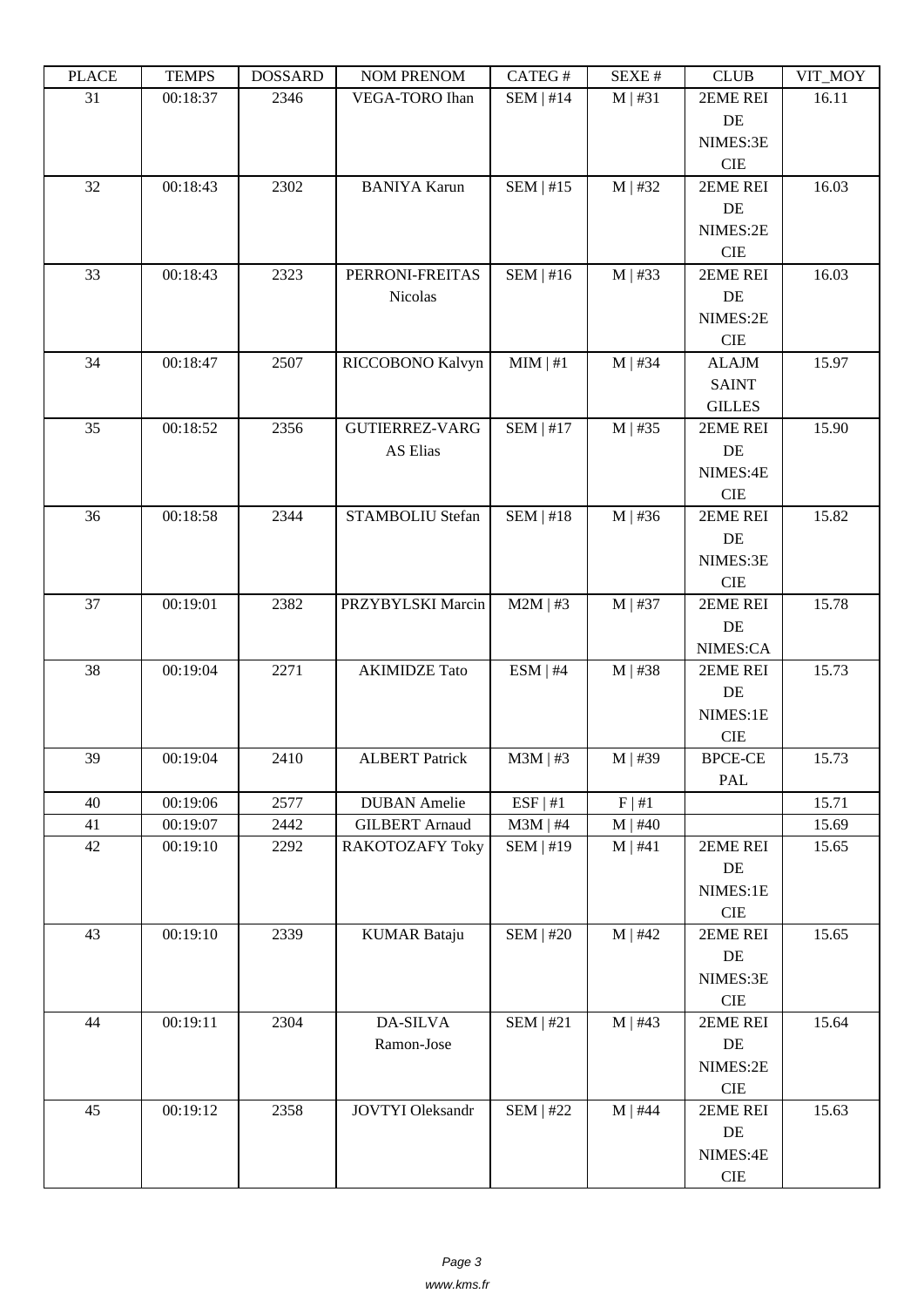| ם המדו | <u>ה דואים ד</u> | DODDAND | <b>TAQIMET IZETAQIME</b> | $CALU \pi$       | π ברגבוט     | <b>CEOD</b> | $V11$ $V1$ |
|--------|------------------|---------|--------------------------|------------------|--------------|-------------|------------|
| 46     | 00:19:13         | 2384    | <b>RUSU</b> Iustinian    | $MOM$   #2       | $M$   #45    | 2EME REI    | 15.61      |
|        |                  |         |                          |                  |              | $\rm DE$    |            |
|        |                  |         |                          |                  |              | NIMES:CA    |            |
| 47     | 00:19:13         | 2372    | <b>WAITHIRA Wilson</b>   | SEM   $#23$      | $M$   #46    | 2EME REI    | 15.61      |
|        |                  |         |                          |                  |              | $\rm DE$    |            |
|        |                  |         |                          |                  |              | NIMES:4E    |            |
|        |                  |         |                          |                  |              | <b>CIE</b>  |            |
| 48     | 00:19:17         | 2588    | <b>SALZE Philippe</b>    | $M5M$   #1       | $M$   #47    |             | 15.56      |
| 49     | 00:19:21         | 2360    | MESQUIDA Raphael         | <b>SEM   #24</b> | $M$   #48    | 2EME REI    | 15.50      |
|        |                  |         |                          |                  |              | DE          |            |
|        |                  |         |                          |                  |              | NIMES:4E    |            |
|        |                  |         |                          |                  |              | <b>CIE</b>  |            |
| 50     | 00:19:21         | 2307    | DHAKAL Sujan             | SEM   #25        | $M$   #49    | 2EME REI    | 15.50      |
|        |                  |         |                          |                  |              | DE          |            |
|        |                  |         |                          |                  |              | NIMES:2E    |            |
|        |                  |         |                          |                  |              | <b>CIE</b>  |            |
| 51     | 00:19:22         | 2484    | <b>LIETAER Steeve</b>    | <b>SEM   #26</b> | $M$   #50    |             | 15.49      |
| 52     | 00:19:25         | 2286    | <b>LUMBA Bishal</b>      | $SEM$   #27      | $M \mid #51$ | 2EME REI    | 15.45      |
|        |                  |         |                          |                  |              | DE          |            |
|        |                  |         |                          |                  |              | NIMES:1E    |            |
|        |                  |         |                          |                  |              | <b>CIE</b>  |            |
| 53     | 00:19:28         | 2314    | <b>LEMOS Kleyton</b>     | <b>SEM   #28</b> | $M$   #52    | 2EME REI    | 15.41      |
|        |                  |         |                          |                  |              | DE          |            |
|        |                  |         |                          |                  |              | NIMES:2E    |            |
|        |                  |         |                          |                  |              | $\rm CIE$   |            |
| 54     | 00:19:28         | 2294    | <b>SILVA-SANTOS</b>      | <b>SEM   #29</b> | $M$   #53    | 2EME REI    | 15.41      |
|        |                  |         | Wilton                   |                  |              | $\rm DE$    |            |
|        |                  |         |                          |                  |              | NIMES:1E    |            |
|        |                  |         |                          |                  |              | $\rm CIE$   |            |
| 55     | 00:19:30         | 2275    | <b>BATSAIKHAN</b>        | $MOM$   #3       | $M$   #54    | 2EME REI    | 15.38      |
|        |                  |         | Dulguun                  |                  |              | DE          |            |
|        |                  |         |                          |                  |              | NIMES:1E    |            |
|        |                  |         |                          |                  |              | CIE         |            |
| 56     | 00:19:30         | 2371    | <b>SUNUWAR Mahan</b>     | <b>SEM   #30</b> | $M$   #55    | 2EME REI    | 15.38      |
|        |                  |         |                          |                  |              | $\rm DE$    |            |
|        |                  |         |                          |                  |              | NIMES:4E    |            |
|        |                  |         |                          |                  |              | $\rm CIE$   |            |
| 57     | 00:19:31         | 2284    | <b>KASKI</b>             | SEM   #31        | $M$   #56    | 2EME REI    | 15.37      |
|        |                  |         | Jarkko-Karri-Asser       |                  |              | DE          |            |
|        |                  |         |                          |                  |              | NIMES:1E    |            |
|        |                  |         |                          |                  |              | ${\rm CIE}$ |            |
| 58     | 00:19:32         | 2303    | <b>BUDHA Milan</b>       | <b>SEM   #32</b> | $M$   #57    | 2EME REI    | 15.36      |
|        |                  |         |                          |                  |              | DE          |            |
|        |                  |         |                          |                  |              | NIMES:2E    |            |
|        |                  |         |                          |                  |              | $\rm CIE$   |            |
| 59     | 00:19:32         | 2297    | YURKO Yevhen             | <b>SEM   #33</b> | $M$   #58    | 2EME REI    | 15.36      |
|        |                  |         |                          |                  |              | $\rm DE$    |            |
|        |                  |         |                          |                  |              | NIMES:1E    |            |
|        |                  |         |                          |                  |              | $\rm CIE$   |            |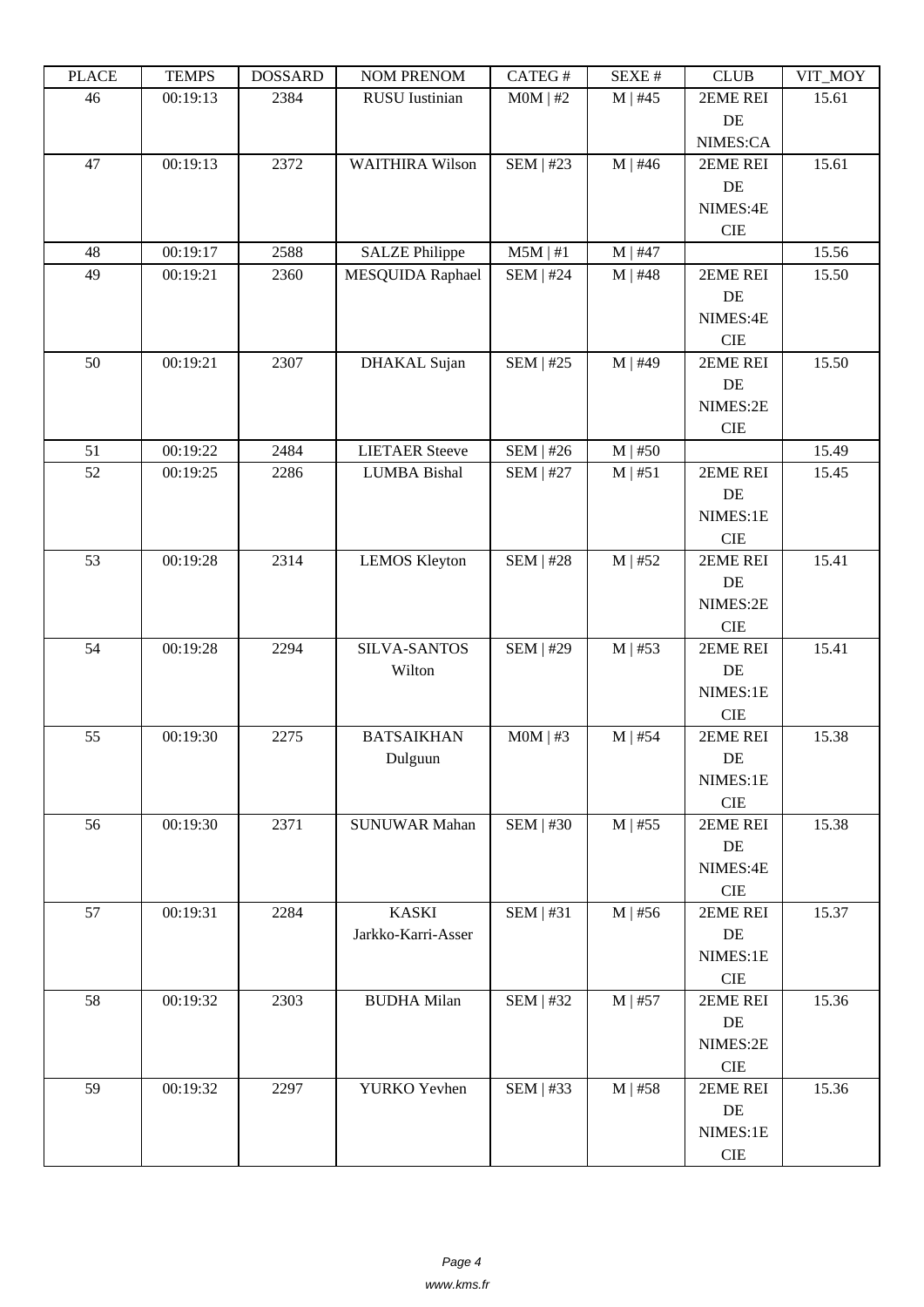| LEACE  | L TIATI D | <u> חשדיממה ח</u> | <b>NUMER NETVOM</b>   | CATLO T          | NL/NL π      | CLUD       | VII_WU I |
|--------|-----------|-------------------|-----------------------|------------------|--------------|------------|----------|
| 60     | 00:19:35  | 2309              | <b>GURUNG Bipan</b>   | <b>SEM   #34</b> | $M \mid #59$ | 2EME REI   | 15.32    |
|        |           |                   |                       |                  |              | DE         |          |
|        |           |                   |                       |                  |              | NIMES:2E   |          |
|        |           |                   |                       |                  |              | CIE        |          |
| 61     | 00:19:39  | 2338              | <b>KHUTSAIDZE</b>     | SEM   #35        | $M$   #60    | 2EME REI   | 15.27    |
|        |           |                   | Levani                |                  |              | DE         |          |
|        |           |                   |                       |                  |              |            |          |
|        |           |                   |                       |                  |              | NIMES:3E   |          |
|        |           |                   |                       |                  |              | <b>CIE</b> |          |
| 62     | 00:19:39  | 2343              | <b>ROJAS-ALMONTE</b>  | ESM   #5         | M   #61      | 2EME REI   | 15.27    |
|        |           |                   | Sebastian             |                  |              | $\rm DE$   |          |
|        |           |                   |                       |                  |              | NIMES:3E   |          |
|        |           |                   |                       |                  |              | <b>CIE</b> |          |
| 63     | 00:19:42  | 2276              | <b>BISURAL Bipin</b>  | SEM   #36        | $M$   #62    | 2EME REI   | 15.23    |
|        |           |                   |                       |                  |              | DE         |          |
|        |           |                   |                       |                  |              | NIMES:1E   |          |
|        |           |                   |                       |                  |              | <b>CIE</b> |          |
| 64     | 00:19:43  | 2321              | PAPANGO Dev-Raj       | <b>SEM   #37</b> | $M$   #63    | 2EME REI   | 15.22    |
|        |           |                   |                       |                  |              | DE         |          |
|        |           |                   |                       |                  |              | NIMES:2E   |          |
|        |           |                   |                       |                  |              | <b>CIE</b> |          |
| 65     | 00:19:50  | 2378              | DEMSKE Sacha          | ESM   #6         | $M$   #64    | 2EME REI   | 15.13    |
|        |           |                   |                       |                  |              | DE         |          |
|        |           |                   |                       |                  |              | NIMES:CA   |          |
|        |           |                   |                       |                  |              |            |          |
| 66     | 00:19:52  | 2387              | <b>TARCHIN Semen</b>  | <b>SEM   #38</b> | $M$   #65    | 2EME REI   | 15.10    |
|        |           |                   |                       |                  |              | DE         |          |
|        |           |                   |                       |                  |              | NIMES:CA   |          |
| 67     | 00:19:58  | 2310              | <b>IAPARRA-ENCARN</b> | ESM   #7         | $M$   #66    | 2EME REI   | 15.03    |
|        |           |                   | <b>ACAO</b> Estefane  |                  |              | DE         |          |
|        |           |                   |                       |                  |              | NIMES:2E   |          |
|        |           |                   |                       |                  |              | CIE        |          |
| 68     | 00:19:58  | 2287              | <b>MIHAILUTA</b>      | SEM   #39        | $M$   #67    | 2EME REI   | 15.03    |
|        |           |                   | Constantin            |                  |              | $\rm DE$   |          |
|        |           |                   |                       |                  |              | NIMES:1E   |          |
|        |           |                   |                       |                  |              | CIE        |          |
| 69     | 00:19:58  | 2289              | PLEEDEE Niphon        | $MOM$   #4       | $M$   #68    | 2EME REI   | 15.03    |
|        |           |                   |                       |                  |              | DE         |          |
|        |           |                   |                       |                  |              | NIMES:1E   |          |
|        |           |                   |                       |                  |              | CIE        |          |
| 70     | 00:19:59  | 2386              | <b>TAMRAZYAN</b>      | <b>SEM   #40</b> | $M \mid #69$ | 2EME REI   | 15.01    |
|        |           |                   | Gerasim               |                  |              | $\rm DE$   |          |
|        |           |                   |                       |                  |              | NIMES:CA   |          |
| $71\,$ | 00:20:04  | 2377              | DE-SOUZA Jardel       | SEM   #41        | $M$   #70    | 2EME REI   | 14.95    |
|        |           |                   |                       |                  |              | $\rm DE$   |          |
|        |           |                   |                       |                  |              |            |          |
|        |           |                   |                       |                  |              | NIMES:CA   |          |
| 72     | 00:20:06  | 2298              | YURYCHUK Ivan         | ESM   #8         | M   #71      | 2EME REI   | 14.93    |
|        |           |                   |                       |                  |              | $\rm DE$   |          |
|        |           |                   |                       |                  |              | NIMES:1E   |          |
|        |           |                   |                       |                  |              | <b>CIE</b> |          |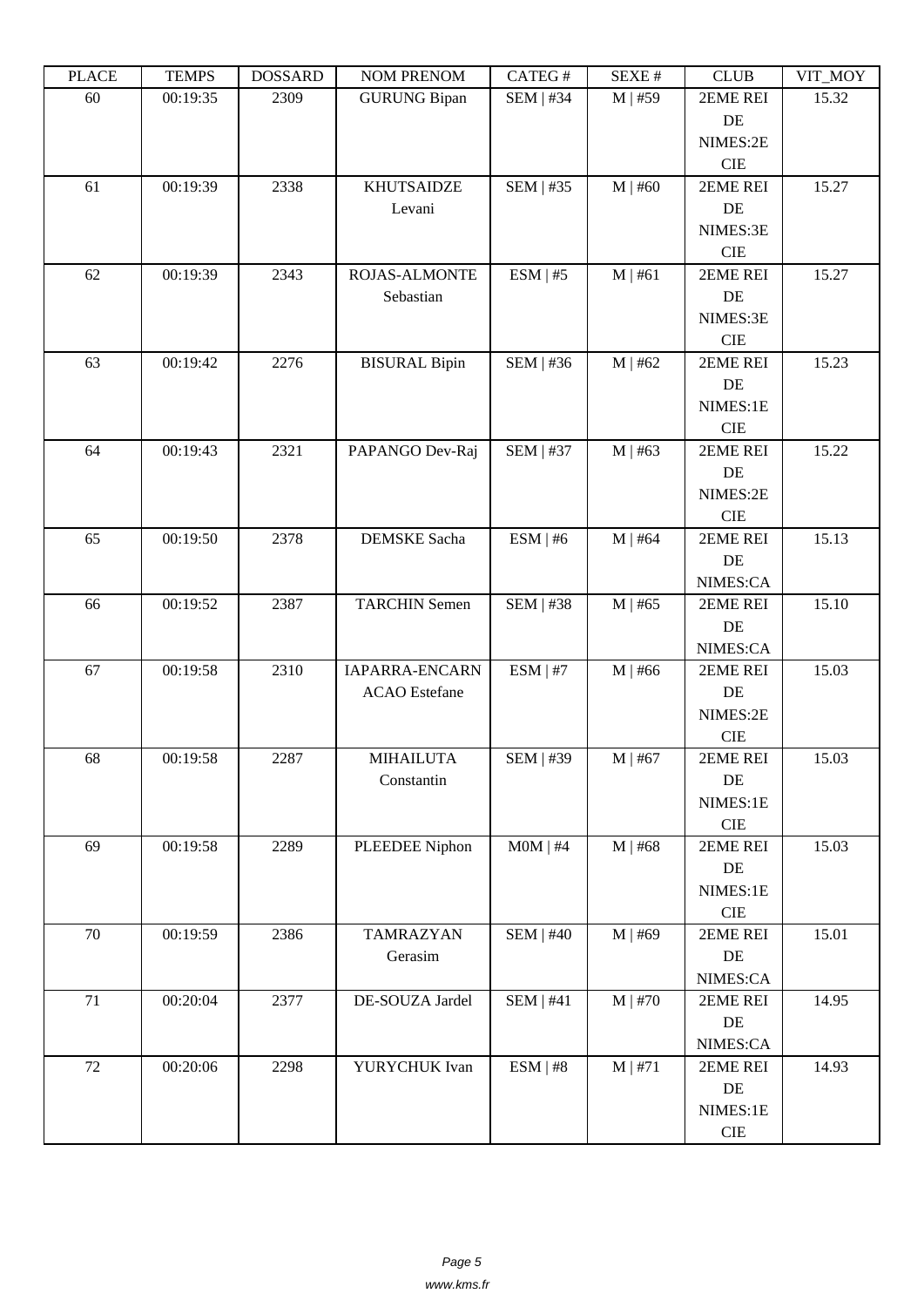| ם המדו | ט וואדם ז | DODDAIND | <b>TAQIMET IZETAQIME</b> | $CALLO$ $\pi$    | π ברגבוט     | <b>CEOD</b> | $V11$ $V1$ |
|--------|-----------|----------|--------------------------|------------------|--------------|-------------|------------|
| 73     | 00:20:06  | 2272     | ALMEIDA-NOGUEI           | <b>SEM   #42</b> | $M$   #72    | 2EME REI    | 14.93      |
|        |           |          | RA Phelipe-Matheus       |                  |              | $\rm DE$    |            |
|        |           |          |                          |                  |              | NIMES:1E    |            |
|        |           |          |                          |                  |              | <b>CIE</b>  |            |
| 74     | 00:20:07  | 2312     | KOSTOMAKHA Ivan          | <b>SEM   #43</b> | $M$   #73    | 2EME REI    | 14.91      |
|        |           |          |                          |                  |              | $\rm DE$    |            |
|        |           |          |                          |                  |              | NIMES:2E    |            |
|        |           |          |                          |                  |              | <b>CIE</b>  |            |
| 75     | 00:20:07  | 2325     | <b>RENDYHEVYTCH</b>      | <b>SEM   #44</b> | $M$   #74    | 2EME REI    | 14.91      |
|        |           |          | Oleh                     |                  |              | DE          |            |
|        |           |          |                          |                  |              | NIMES:2E    |            |
|        |           |          |                          |                  |              | <b>CIE</b>  |            |
| 76     | 00:20:08  | 2385     | SHU Orion                | SEM   #45        | $M \mid #75$ | 2EME REI    | 14.90      |
|        |           |          |                          |                  |              | DE          |            |
|        |           |          |                          |                  |              | NIMES:CA    |            |
| 77     | 00:20:08  | 2281     | <b>GAUCHAN</b>           | <b>SEM   #46</b> | $M$   #76    | 2EME REI    | 14.90      |
|        |           |          | Ganja-Man                |                  |              | DE          |            |
|        |           |          |                          |                  |              | NIMES:1E    |            |
|        |           |          |                          |                  |              | CIE         |            |
| 78     | 00:20:08  | 2332     | THAPA Taka-Bahadur       | <b>SEM   #47</b> | $M$   #77    | 2EME REI    | 14.90      |
|        |           |          |                          |                  |              | DE          |            |
|        |           |          |                          |                  |              | NIMES:2E    |            |
|        |           |          |                          |                  |              | <b>CIE</b>  |            |
| 79     | 00:20:08  | 2326     | <b>RODRIGUES Maycoll</b> | $SEM$   #48      | $M$   #78    | 2EME REI    | 14.90      |
|        |           |          |                          |                  |              | DE          |            |
|        |           |          |                          |                  |              | NIMES:2E    |            |
|        |           |          |                          |                  |              | <b>CIE</b>  |            |
| 80     | 00:20:13  | 2446     | <b>COLLIN Jan-Lou</b>    | $M5M$   #2       | M   #79      |             | 14.84      |
| 81     | 00:20:20  | 2383     | RAILESCU Ion             | $MOM$   #5       | $M \mid #80$ | 2EME REI    | 14.75      |
|        |           |          |                          |                  |              | DE          |            |
|        |           |          |                          |                  |              | NIMES:CA    |            |
| 82     | 00:20:23  | 2340     | <b>MANAITRY Elie</b>     | <b>SEM   #49</b> | $M$   #81    | 2EME REI    | 14.72      |
|        |           |          |                          |                  |              | DE          |            |
|        |           |          |                          |                  |              | NIMES:3E    |            |
|        |           |          |                          |                  |              | ${\rm CIE}$ |            |
| 83     | 00:20:23  | 2380     | <b>JIMENEZ-BARRERA</b>   | ESM   #9         | $M$   #82    | 2EME REI    | 14.72      |
|        |           |          | Heiner-Steeven           |                  |              | DE          |            |
|        |           |          |                          |                  |              | NIMES:CA    |            |
| 85     | 00:20:24  | 2374     | <b>AKPO King</b>         | SEM   #50        | $M$   #83    | 2EME REI    | 14.71      |
|        |           |          |                          |                  |              | DE          |            |
|        |           |          |                          |                  |              | NIMES:CA    |            |
| 86     | 00:20:25  | 2345     | <b>TUTUI Dan</b>         | ESM   #10        | $M$   #84    | 2EME REI    | 14.69      |
|        |           |          |                          |                  |              | DE          |            |
|        |           |          |                          |                  |              | NIMES:3E    |            |
|        |           |          |                          |                  |              | ${\rm CIE}$ |            |
| 87     | 00:20:26  | 2365     | <b>PRERIC Miroslav</b>   | $MOM$   #6       | $M$   #85    | 2EME REI    | 14.68      |
|        |           |          |                          |                  |              | DE          |            |
|        |           |          |                          |                  |              | NIMES:4E    |            |
|        |           |          |                          |                  |              | ${\rm CIE}$ |            |
|        |           |          |                          |                  |              |             |            |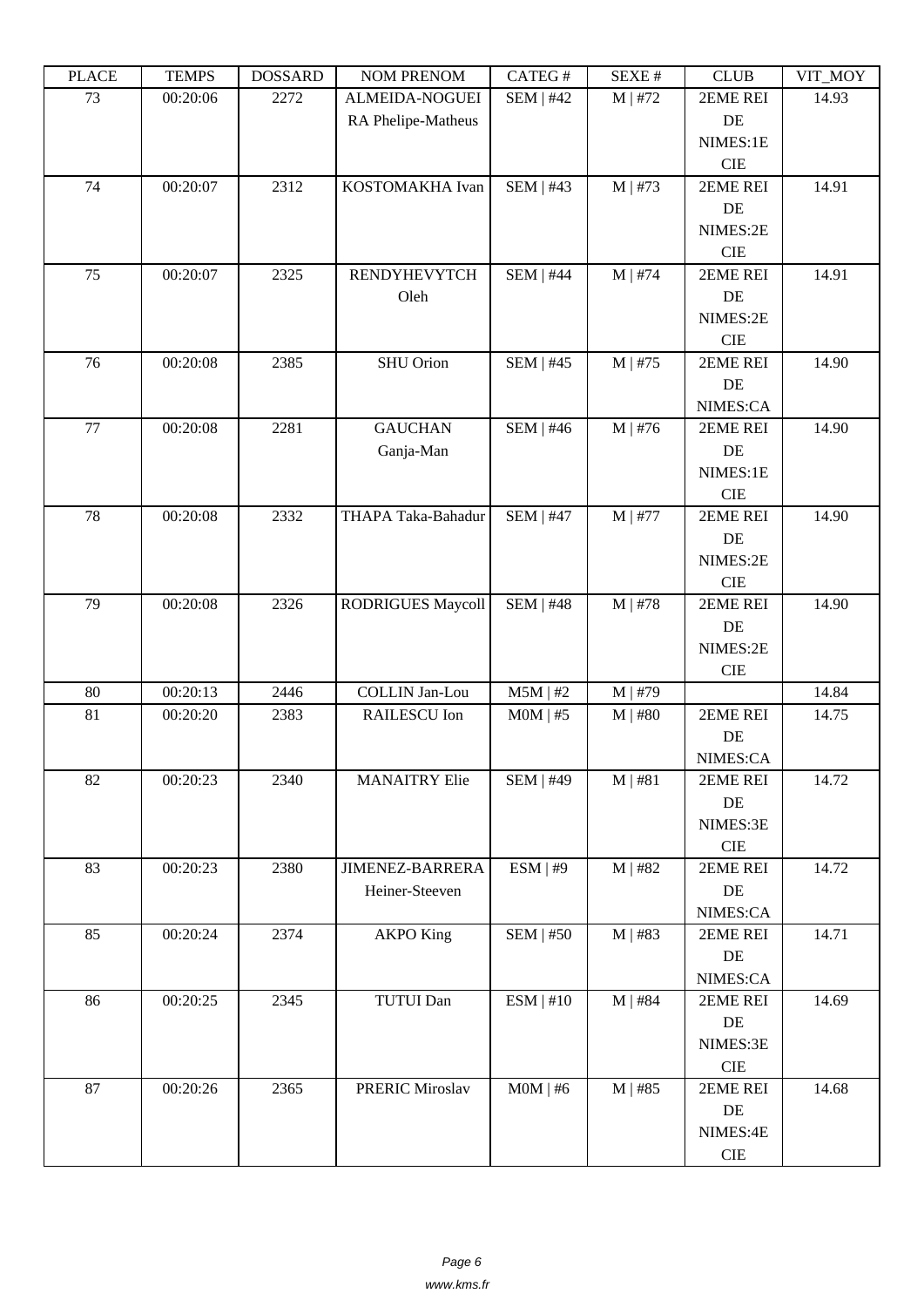| ם התרו | ט וואדם ד | DODDAIND | <b>TAQIMET IZETAQIME</b> | $CALCO \pi$      | π בבגבע   | <b>CLOD</b>     | $V11$ $V1$ |
|--------|-----------|----------|--------------------------|------------------|-----------|-----------------|------------|
| 88     | 00:20:31  | 2370     | SUBBA-JABEGU             | SEM   #51        | $M$   #86 | 2EME REI        | 14.62      |
|        |           |          | Advin                    |                  |           | DE              |            |
|        |           |          |                          |                  |           | NIMES:4E        |            |
|        |           |          |                          |                  |           | <b>CIE</b>      |            |
| 89     | 00:20:33  | 2327     | <b>RUWALI</b> Surbir     | ESM   #11        | $M$   #87 | 2EME REI        | 14.60      |
|        |           |          |                          |                  |           | DE              |            |
|        |           |          |                          |                  |           | NIMES:2E        |            |
|        |           |          |                          |                  |           | <b>CIE</b>      |            |
| 90     | 00:20:33  | 2350     | <b>BEAUFORT Benoit</b>   | $SEM$   #52      | $M$   #88 | 2EME REI        | 14.60      |
|        |           |          |                          |                  |           | DE              |            |
|        |           |          |                          |                  |           | NIMES:4E        |            |
|        |           |          |                          |                  |           | <b>CIE</b>      |            |
| 91     | 00:20:33  | 2366     | RAJAONARIVELO            | $MOM$   #7       | M   #89   | 2EME REI        | 14.60      |
|        |           |          | Eddy                     |                  |           | DE              |            |
|        |           |          |                          |                  |           | NIMES:4E        |            |
|        |           |          |                          |                  |           | <b>CIE</b>      |            |
| 92     | 00:20:35  | 2395     | <b>BERNACIAK</b>         | $M1M$   #3       | $M$   #90 | 2EME REI        | 14.57      |
|        |           |          | Szymon                   |                  |           | DE              |            |
|        |           |          |                          |                  |           | NIMES:CCL       |            |
| 93     | 00:20:36  | 2311     | KHADKA Dipendra          | <b>SEM   #53</b> | M   #91   | 2EME REI        | 14.56      |
|        |           |          |                          |                  |           | DE              |            |
|        |           |          |                          |                  |           | NIMES:2E        |            |
|        |           |          |                          |                  |           | <b>CIE</b>      |            |
| 94     | 00:20:39  | 2293     | ROMERO-ZUNIGA            | $SEM$   #54      | $M$   #92 | 2EME REI        | 14.53      |
|        |           |          | Julien-Andres            |                  |           | DE              |            |
|        |           |          |                          |                  |           | NIMES:1E        |            |
|        |           |          |                          |                  |           | CIE             |            |
| 95     | 00:20:40  | 2443     | CINOTTI Celia            | SEF   #1         | F   #3    | CLUB            | 14.52      |
|        |           |          |                          |                  |           | <b>MASSILIA</b> |            |
|        |           |          |                          |                  |           | <b>TRIATHLO</b> |            |
|        |           |          |                          |                  |           | ${\bf N}$       |            |
| 96     | 00:20:41  | 2300     | AN Younggi               | $MOM$   #8       | $M$   #93 | 2EME REI        | 14.50      |
|        |           |          |                          |                  |           | DE              |            |
|        |           |          |                          |                  |           | NIMES:2E        |            |
|        |           |          |                          |                  |           | $\rm CIE$       |            |
| 97     | 00:20:42  | 2299     | <b>ADACHI Akito</b>      | SEM   #55        | $M$   #94 | 2EME REI        | 14.49      |
|        |           |          |                          |                  |           | DE              |            |
|        |           |          |                          |                  |           | NIMES:2E        |            |
|        |           |          |                          |                  |           | $\rm CIE$       |            |
| 98     | 00:20:43  | 2512     | <b>ROUX Paul</b>         | ESM   #12        | $M$   #95 | <b>CPBA</b>     | 14.48      |
| 99     | 00:20:44  | 2320     | <b>ODGEREL Battogoo</b>  | ESM   #13        | $M$   #96 | 2EME REI        | 14.47      |
|        |           |          |                          |                  |           | DE              |            |
|        |           |          |                          |                  |           | NIMES:2E        |            |
|        |           |          |                          |                  |           | CIE             |            |
| 100    | 00:20:55  | 2313     | <b>LANDERT Luis</b>      | $MOM$   #9       | $M$   #97 | 2EME REI        | 14.34      |
|        |           |          |                          |                  |           | DE              |            |
|        |           |          |                          |                  |           | NIMES:2E        |            |
|        |           |          |                          |                  |           | <b>CIE</b>      |            |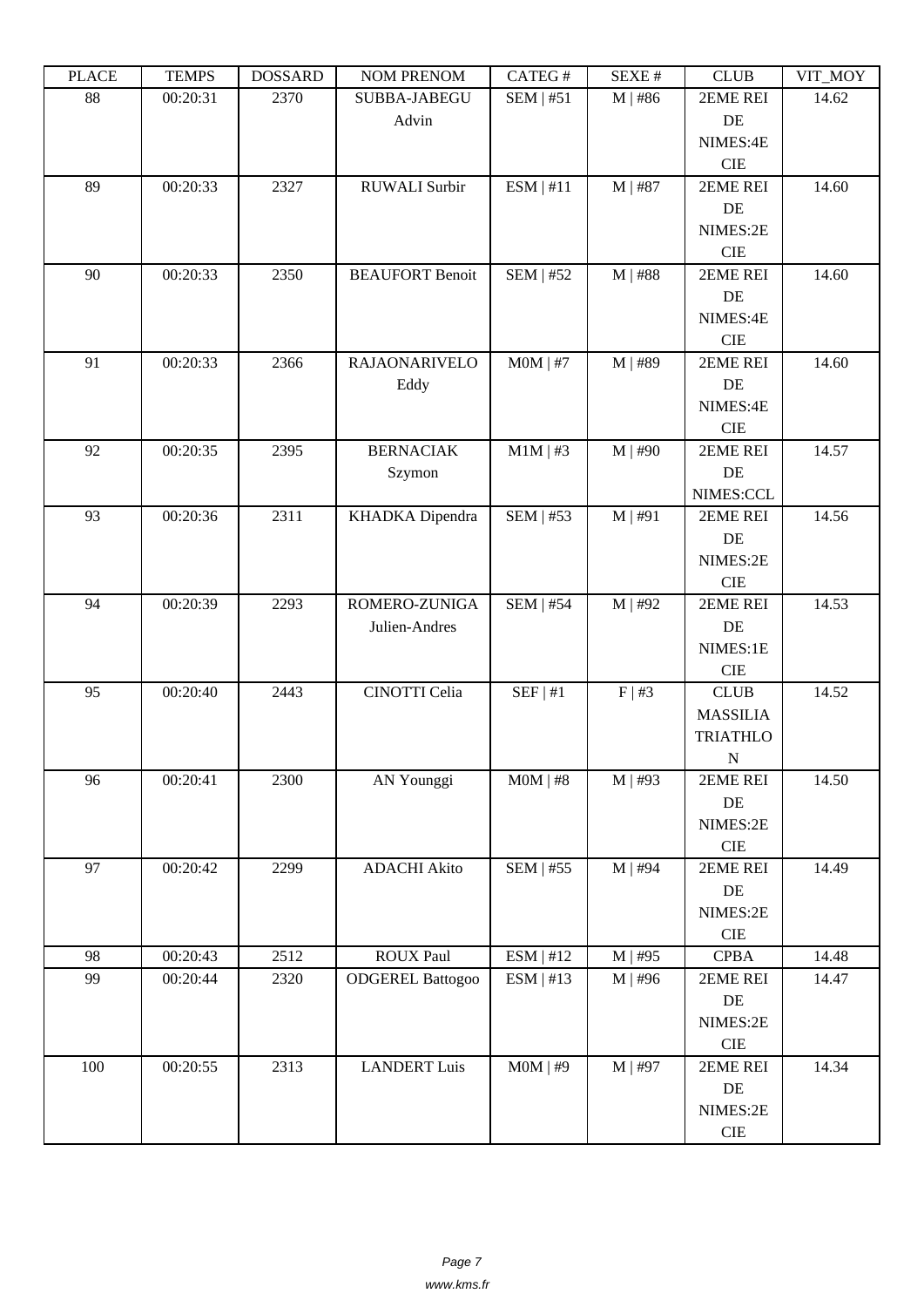| ם המדו | <u>ה דואים ד</u> | <b>DOPPULP</b> | <b>TAQIMET IZETAQIME</b> | $CALU \pi$       | π ברגבוט      | <b>CEOD</b> | $V11$ $V1$ |
|--------|------------------|----------------|--------------------------|------------------|---------------|-------------|------------|
| 101    | 00:20:55         | 2274           | <b>BASNET</b>            | SEM   #56        | $M$   #98     | 2EME REI    | 14.34      |
|        |                  |                | Hari-Narayan             |                  |               | DE          |            |
|        |                  |                |                          |                  |               | NIMES:1E    |            |
|        |                  |                |                          |                  |               | <b>CIE</b>  |            |
| 102    | 00:20:55         | 2283           | HERINIAINA Ricardo       | <b>SEM   #57</b> | M   #99       | 2EME REI    | 14.34      |
|        |                  |                |                          |                  |               | DE          |            |
|        |                  |                |                          |                  |               | NIMES:1E    |            |
|        |                  |                |                          |                  |               | <b>CIE</b>  |            |
| 103    | 00:20:55         | 2416           | <b>TACK Bertrand</b>     | $MOM$   #10      | $M$   #100    | 2EME REI    | 14.34      |
|        |                  |                |                          |                  |               | DE          |            |
|        |                  |                |                          |                  |               | NIMES:CCL   |            |
| 104    | 00:20:56         | 2398           | <b>CELHAY Cyril</b>      | $MOM$   #11      | $M$   #101    | 2EME REI    | 14.33      |
|        |                  |                |                          |                  |               | DE          |            |
|        |                  |                |                          |                  |               | NIMES:CCL   |            |
| 105    | 00:21:01         | 2401           | <b>DORO</b> David        | $M2M$   #4       | M   #102      | 2EME REI    | 14.27      |
|        |                  |                |                          |                  |               | DE          |            |
|        |                  |                |                          |                  |               | NIMES:CCL   |            |
| 106    | 00:21:06         | 2288           | OLIVEIRA-SAMPAI          | ESM   #14        | M   #103      | 2EME REI    | 14.22      |
|        |                  |                | O Lucas-Vinicius         |                  |               | DE          |            |
|        |                  |                |                          |                  |               | NIMES:1E    |            |
|        |                  |                |                          |                  |               | $\rm CIE$   |            |
| 107    | 00:21:11         | 2331           | <b>TEANUANUA</b>         | <b>SEM   #58</b> | $M$   #104    | 2EME REI    | 14.16      |
|        |                  |                | Jean-Baptiste            |                  |               | DE          |            |
|        |                  |                |                          |                  |               | NIMES:2E    |            |
|        |                  |                |                          |                  |               | $\rm CIE$   |            |
| 108    | 00:21:12         | 2362           | <b>NYAME Victor</b>      | <b>SEM   #59</b> | M   #105      | 2EME REI    | 14.15      |
|        |                  |                |                          |                  |               | $\rm DE$    |            |
|        |                  |                |                          |                  |               | NIMES:4E    |            |
|        |                  |                |                          |                  |               | $\rm CIE$   |            |
| 109    | 00:21:13         | 2330           | TAUX Zimeri-Imri         | $SEM$   #60      | $M$   #106    | 2EME REI    | 14.14      |
|        |                  |                |                          |                  |               | $\rm DE$    |            |
|        |                  |                |                          |                  |               | NIMES:2E    |            |
|        |                  |                |                          |                  |               | CIE         |            |
| 110    | 00:21:15         | 2347           | VICENTE-FERREIR          | MOM   #12        | $M$   #107    | 2EME REI    | 14.12      |
|        |                  |                | A Jose                   |                  |               | $\rm DE$    |            |
|        |                  |                |                          |                  |               | NIMES:3E    |            |
|        |                  |                |                          |                  |               | $\rm CIE$   |            |
| 111    | 00:21:21         | 2308           | <b>GALINDO</b> Daniel    | $MOM$   #13      | $M \mid #108$ | 2EME REI    | 14.05      |
|        |                  |                |                          |                  |               | DE          |            |
|        |                  |                |                          |                  |               | NIMES:2E    |            |
|        |                  |                |                          |                  |               | ${\rm CIE}$ |            |
| 112    | 00:21:28         | 2317           | MENDES-SOUZA             | SEM   #61        | $M$   #109    | 2EME REI    | 13.98      |
|        |                  |                | Jean-Claude-Van-Dam      |                  |               | DE          |            |
|        |                  |                | me                       |                  |               | NIMES:2E    |            |
|        |                  |                |                          |                  |               | $\rm CIE$   |            |
| 113    | 00:21:29         | 2282           | <b>GBE</b> Eric          | $MOM$   #14      | $M$   #110    | 2EME REI    | 13.96      |
|        |                  |                |                          |                  |               | $\rm DE$    |            |
|        |                  |                |                          |                  |               | NIMES:1E    |            |
|        |                  |                |                          |                  |               | $\rm CIE$   |            |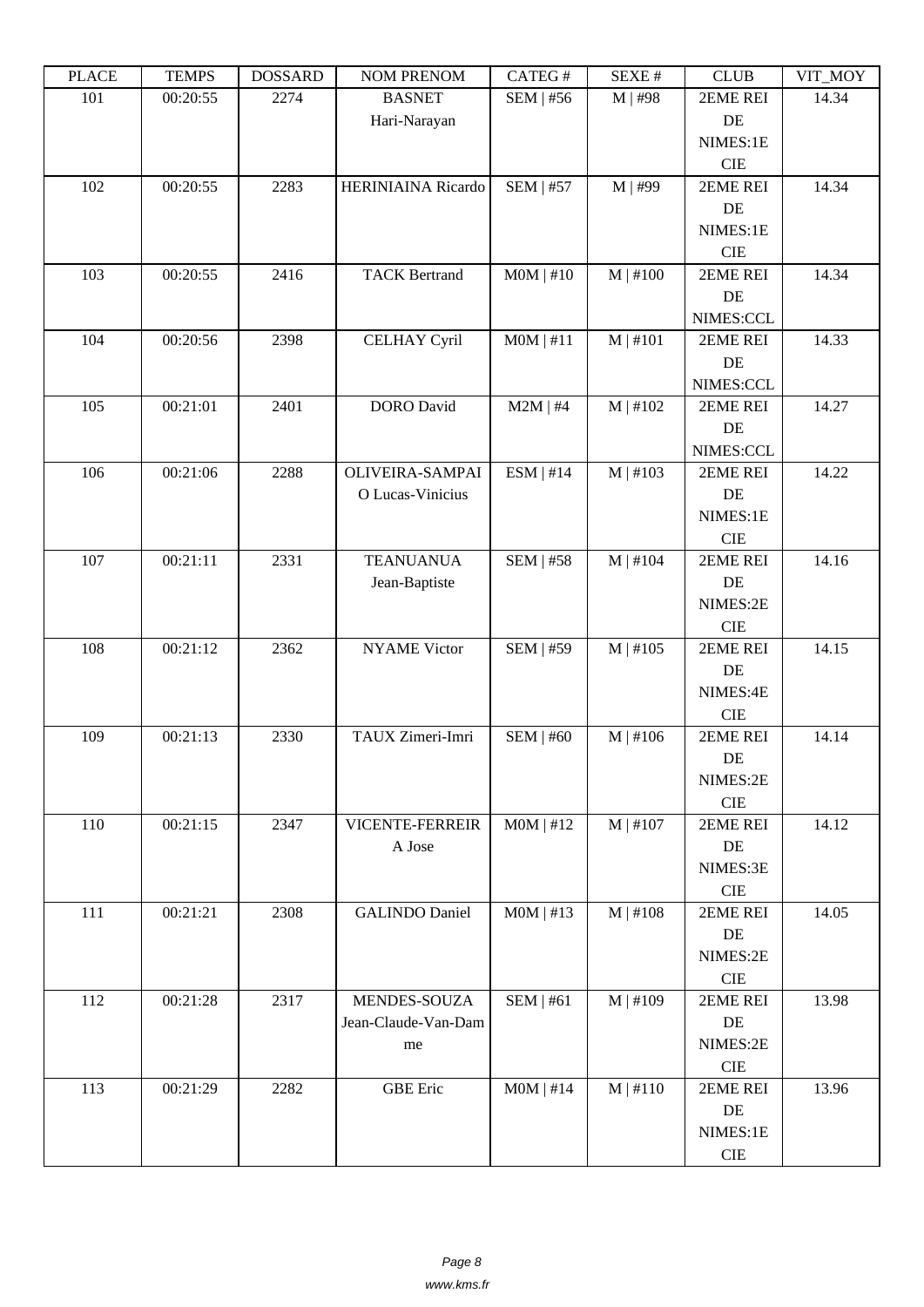| ם המדו | <u>ה דואים ד</u> | <b>DOPPULP</b> | <b>INOINET IVERFOINE</b> | $CALU \pi$       | NL/NL π       | <b>CEOD</b>          | $V11$ $N1$ |
|--------|------------------|----------------|--------------------------|------------------|---------------|----------------------|------------|
| 114    | 00:21:30         | 2376           | <b>CARRIERE Bertrand</b> | <b>SEM   #62</b> | $M$   #111    | 2EME REI             | 13.95      |
|        |                  |                |                          |                  |               | DE                   |            |
|        |                  |                |                          |                  |               | NIMES:CA             |            |
| 115    | 00:21:30         | 2400           | <b>DEVOS Richard</b>     | $MOM$   #15      | M   #112      | 2EME REI             | 13.95      |
|        |                  |                |                          |                  |               | DE                   |            |
|        |                  |                |                          |                  |               | NIMES:CCL            |            |
| 116    | 00:21:40         | 2296           | <b>TURCAN</b> Iulian     | <b>SEM   #63</b> | M   #113      | 2EME REI             | 13.85      |
|        |                  |                |                          |                  |               | DE                   |            |
|        |                  |                |                          |                  |               | NIMES:1E             |            |
|        |                  |                |                          |                  |               | <b>CIE</b>           |            |
| 117    | 00:21:48         | 2290           | <b>RABEMIAFARA</b>       | <b>SEM   #64</b> | $M$   #114    | 2EME REI             | 13.76      |
|        |                  |                | Sandy                    |                  |               | DE                   |            |
|        |                  |                |                          |                  |               | NIMES:1E             |            |
|        |                  |                |                          |                  |               | <b>CIE</b>           |            |
| 118    | 00:21:48         | 2280           | <b>DRAL Michal</b>       | <b>SEM   #65</b> | M   #115      | 2EME REI             | 13.76      |
|        |                  |                |                          |                  |               | $\rm DE$             |            |
|        |                  |                |                          |                  |               | NIMES:1E             |            |
|        |                  |                |                          |                  |               | CIE                  |            |
| 119    | 00:21:56         | 2501           | PEREZ Nil                | ESM   #15        | M   #116      |                      | 13.68      |
| 120    | 00:22:10         | 2579           | <b>LEGOFF Fabien</b>     | <b>SEM   #66</b> | $M$   #117    |                      | 13.53      |
| 121    | 00:22:16         | 2390           | <b>ASSIM Mustapha</b>    | $M4M$   #2       | $M \mid #118$ | 2EME REI             | 13.47      |
|        |                  |                |                          |                  |               | DE                   |            |
|        |                  |                |                          |                  |               | NIMES:CCL            |            |
| 122    | 00:22:18         | 2334           | <b>ARSIC</b> Nemanja     | $MOM$   #16      | $M \mid #119$ | 2EME REI             | 13.45      |
|        |                  |                |                          |                  |               | DE                   |            |
|        |                  |                |                          |                  |               | NIMES:3E             |            |
|        |                  |                |                          |                  |               | $\rm CIE$            |            |
| 123    | 00:22:42         | 2415           | <b>SASU Cornel</b>       | $M1M$   #4       | M   #120      | 2EME REI             | 13.22      |
|        |                  |                |                          |                  |               | DE                   |            |
|        |                  |                |                          |                  |               | NIMES:CCL            |            |
| 124    | 00:22:43         | 2508           | RICCOBONO Kylian         | $CAM \mid #3$    | M   #121      | <b>ALAJM</b>         | 13.21      |
|        |                  |                |                          |                  |               | <b>SAINT</b>         |            |
|        |                  |                |                          |                  |               | <b>GILLES</b>        |            |
| 125    | 00:22:46         | 2406           | <b>GYURKOVICS</b>        | $M1M$   #5       | M   #122      | 2EME REI             | 13.18      |
|        |                  |                | Nandor                   |                  |               | DE                   |            |
|        |                  | 2306           |                          |                  |               | NIMES:CCL            |            |
| 126    | 00:22:50         |                | DELGADO Martin           | <b>SEM   #67</b> | M   #123      | 2EME REI<br>$\rm DE$ | 13.14      |
|        |                  |                |                          |                  |               | NIMES:2E             |            |
|        |                  |                |                          |                  |               | $\rm CIE$            |            |
| 127    | 00:22:51         | 2305           | <b>DANDEKAR Rajas</b>    | <b>SEM   #68</b> | M   #124      | 2EME REI             | 13.13      |
|        |                  |                |                          |                  |               | $\rm DE$             |            |
|        |                  |                |                          |                  |               | NIMES:2E             |            |
|        |                  |                |                          |                  |               | $\rm CIE$            |            |
| 128    | 00:22:51         | 2441           | <b>CHIOTTI</b> Lou       | ESF   #2         | $F \mid #4$   |                      | 13.13      |
| 129    | 00:22:53         | 2479           | <b>ISNARD Stephane</b>   | $M3M$   #5       | M   #125      | <b>ST JUST</b>       | 13.11      |
|        |                  |                |                          |                  |               | <b>SPORT</b>         |            |
|        |                  |                |                          |                  |               | <b>EVER</b>          |            |
| 130    | 00:22:59         | 2542           | <b>PUGNIERE Marc</b>     | $M7M$   #1       | M   #126      | <b>AC2A ALES</b>     | 13.05      |
|        |                  |                |                          |                  |               |                      |            |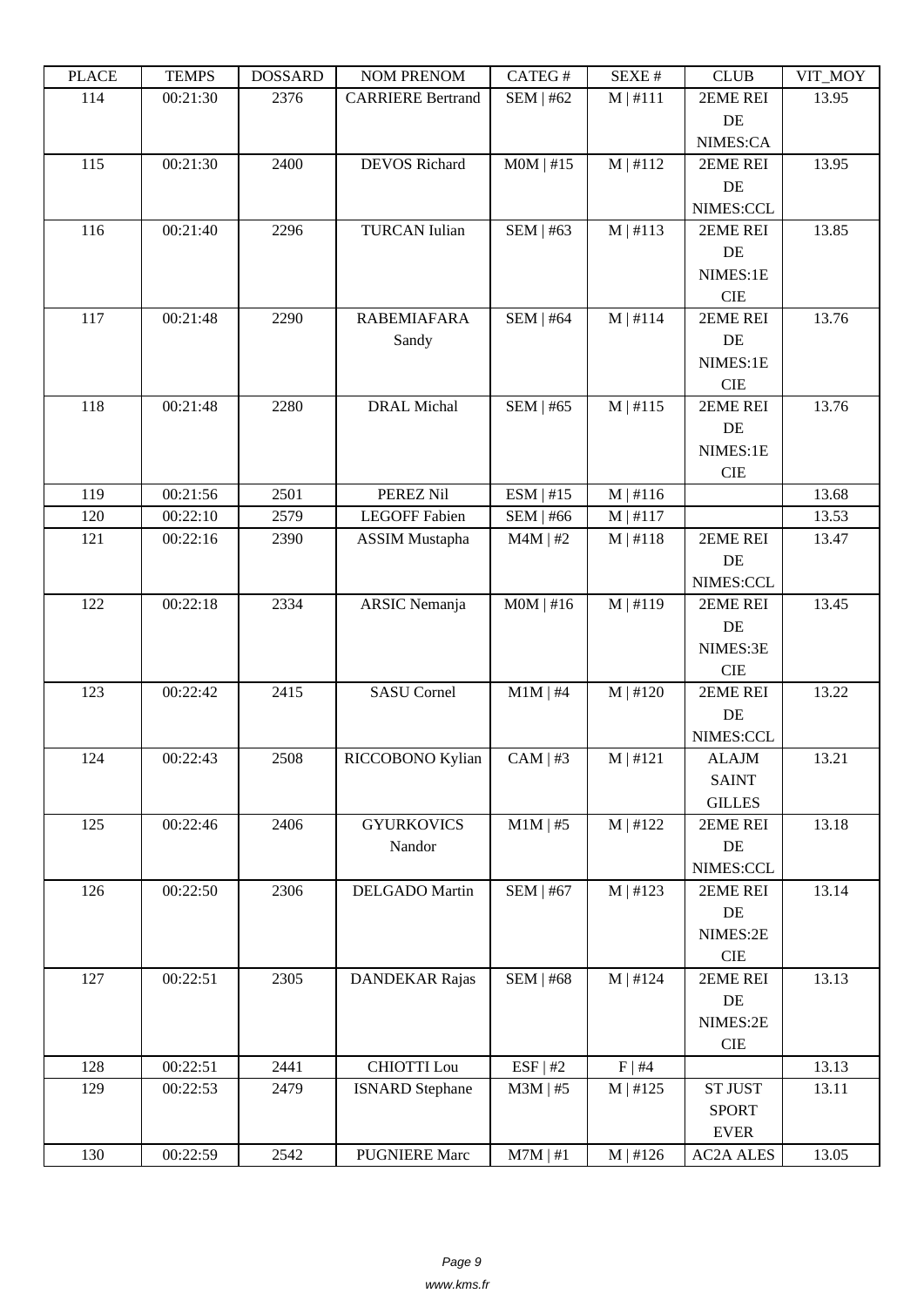| LLAUD | L LIVIII D | <u> חשדיממה ח</u> | NUM TNENUM              | <b>CATLOT</b>    | DL/AL π       | CLUD             | VII_NIVI |
|-------|------------|-------------------|-------------------------|------------------|---------------|------------------|----------|
| 131   | 00:23:01   | 2273              | <b>ANDRIANERA</b>       | <b>SEM   #69</b> | M   #127      | 2EME REI         | 13.03    |
|       |            |                   | Vavaka-Andino           |                  |               | DE               |          |
|       |            |                   |                         |                  |               | NIMES:1E         |          |
|       |            |                   |                         |                  |               | <b>CIE</b>       |          |
| 132   | 00:23:02   | 2295              | TAMA Marama-Luc         | <b>SEM   #70</b> | M   #128      | 2EME REI         | 13.02    |
|       |            |                   |                         |                  |               | DE               |          |
|       |            |                   |                         |                  |               | NIMES:1E         |          |
|       |            |                   |                         |                  |               | <b>CIE</b>       |          |
| 133   | 00:23:11   | 2301              | <b>AUGUSTO-VILETE</b>   | $M1M$   #6       | M   #129      | 2EME REI         | 12.94    |
|       |            |                   | Mauro                   |                  |               | DE               |          |
|       |            |                   |                         |                  |               | NIMES:2E         |          |
|       |            |                   |                         |                  |               | <b>CIE</b>       |          |
| 134   | 00:23:12   | 2379              | <b>GANBUREL</b>         | <b>SEM   #71</b> | M   #130      | 2EME REI         | 12.93    |
|       |            |                   | Darkhansukh             |                  |               | DE               |          |
|       |            |                   |                         |                  |               | NIMES:CA         |          |
| 135   | 00:23:26   | 2583              | <b>PARADIS Josee</b>    | $M5F$   #1       | F   #5        |                  | 12.80    |
| 136   | 00:23:36   | 2368              | RUESCAS Florian         | <b>SEM   #72</b> | M   #131      | 2EME REI         | 12.71    |
|       |            |                   |                         |                  |               | DE               |          |
|       |            |                   |                         |                  |               | NIMES:4E         |          |
|       |            |                   |                         |                  |               | <b>CIE</b>       |          |
| 137   | 00:23:36   | 2361              | NGABA-NGONO             | SEM   $#73$      | M   #132      | 2EME REI         | 12.71    |
|       |            |                   |                         |                  |               | DE               |          |
|       |            |                   | Mike-Teddy-Tchomba      |                  |               |                  |          |
|       |            |                   |                         |                  |               | NIMES:4E         |          |
|       |            |                   |                         |                  |               | <b>CIE</b>       |          |
| 138   | 00:23:38   | 2408              | <b>IJELIPA Joann</b>    | <b>SEM   #74</b> | M   #133      | 2EME REI         | 12.69    |
|       |            |                   |                         |                  |               | DE               |          |
|       |            |                   |                         |                  |               | NIMES:CCL        |          |
| 139   | 00:23:40   | 2355              | <b>GURUNG Bijay</b>     | SEM   #75        | M   #134      | 2EME REI         | 12.68    |
|       |            |                   |                         |                  |               | DE               |          |
|       |            |                   |                         |                  |               | NIMES:4E         |          |
|       |            |                   |                         |                  |               | <b>CIE</b>       |          |
| 140   | 00:23:41   | 2541              | DIAZ Marie-Jose         | $M3F$   #1       | $F \mid #6$   | AC2A             | 12.67    |
| 141   | 00:23:47   | 2451              | <b>DANTINE Philippe</b> | $M4M$   #3       | M   #135      | <b>BAGNOLS</b>   | 12.61    |
|       |            |                   |                         |                  |               | MARCOULE         |          |
|       |            |                   |                         |                  |               | <b>ATHLETISM</b> |          |
|       |            |                   |                         |                  |               | ${\bf E}$        |          |
| 142   | 00:23:48   | 2403              | <b>GASSELIN Anthony</b> | $M1M$   #7       | M   #136      | 2EME REI         | 12.61    |
|       |            |                   |                         |                  |               | $\rm DE$         |          |
|       |            |                   |                         |                  |               | NIMES:CCL        |          |
| 143   | 00:24:08   | 2470              | <b>GAUBIAC</b> Manon    | SEF   #2         | F   #7        |                  | 12.43    |
| 144   | 00:24:26   | 2353              | <b>DENTCHYK</b>         | SEM   #76        | $M \mid #137$ | 2EME REI         | 12.28    |
|       |            |                   | Oleksandr               |                  |               | DE               |          |
|       |            |                   |                         |                  |               | NIMES:4E         |          |
|       |            |                   |                         |                  |               | <b>CIE</b>       |          |
| 145   | 00:24:26   | 2359              | <b>LANTTO Juel</b>      | <b>SEM   #77</b> | M   #138      | 2EME REI         | 12.28    |
|       |            |                   |                         |                  |               | $\rm DE$         |          |
|       |            |                   |                         |                  |               | NIMES:4E         |          |
|       |            |                   |                         |                  |               | <b>CIE</b>       |          |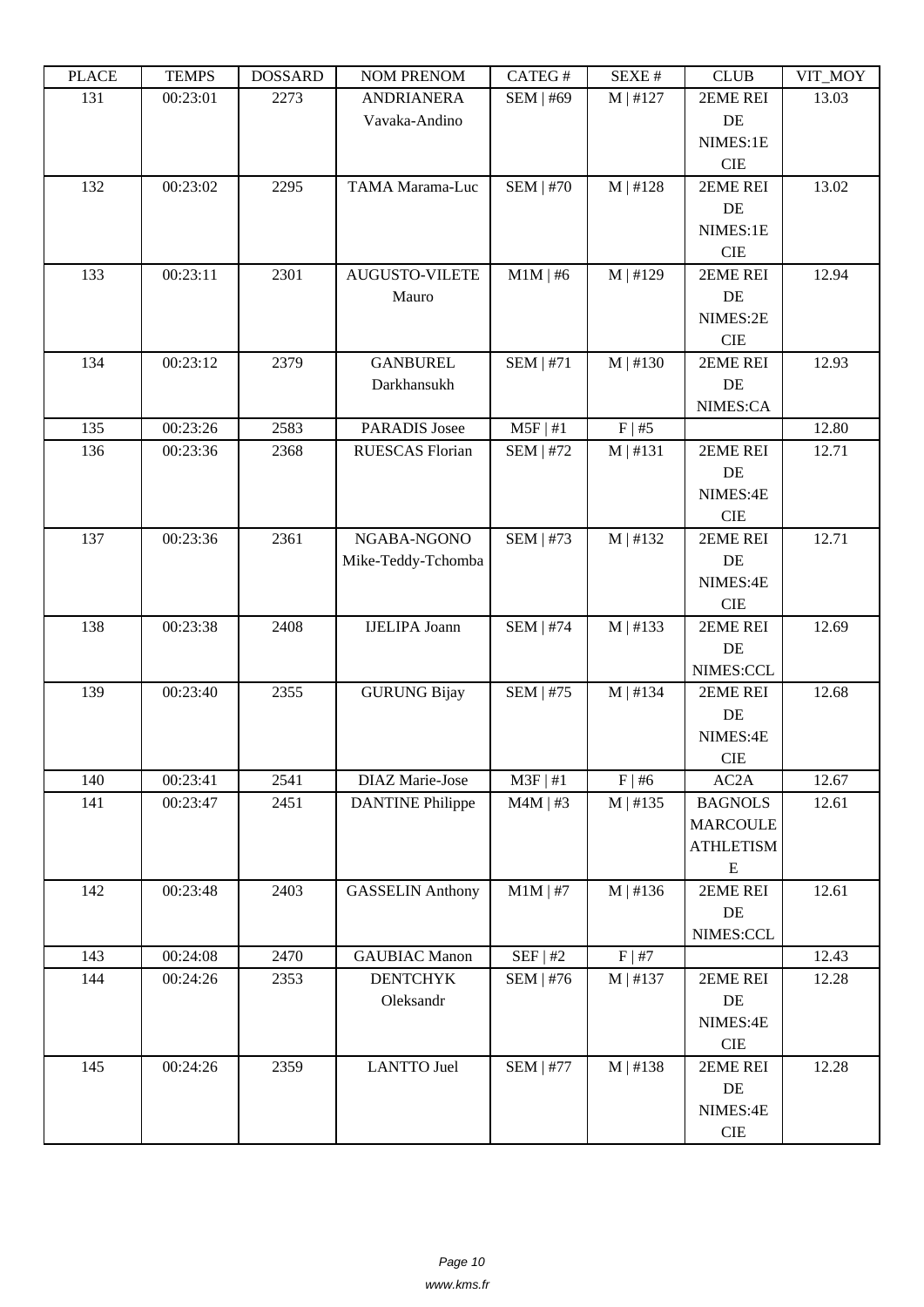| i lati | ט וואדם ז | <b>DOPPULP</b> | <b>TAOIM I IVETAOIM</b> | $CALU \pi$       | π تىدىد    | <b>CLUD</b>      | VII IVIUI |
|--------|-----------|----------------|-------------------------|------------------|------------|------------------|-----------|
| 146    | 00:24:26  | 2349           | <b>ARUBULI</b> Shota    | <b>SEM   #78</b> | M   #139   | 2EME REI         | 12.28     |
|        |           |                |                         |                  |            | DE               |           |
|        |           |                |                         |                  |            | NIMES:4E         |           |
|        |           |                |                         |                  |            | CIE              |           |
| 147    | 00:24:28  | 2569           | <b>VUEBAT Hugo</b>      | MIM   #2         | $M$   #140 | <b>MON</b>       | 12.26     |
|        |           |                |                         |                  |            | <b>NOTAIRE</b>   |           |
|        |           |                |                         |                  |            | <b>EST DANS</b>  |           |
|        |           |                |                         |                  |            | <b>LA COURSE</b> |           |
| 148    | 00:24:32  | 2285           | <b>LATREME</b>          | <b>SEM   #79</b> | $M$   #141 | 2EME REI         | 12.23     |
|        |           |                | Jean-Jerome             |                  |            | DE               |           |
|        |           |                |                         |                  |            | NIMES:1E         |           |
|        |           |                |                         |                  |            | CIE              |           |
| 149    | 00:24:33  | 2352           | <b>CPL-SUCIU</b>        | $MOM$   #17      | $M$   #142 | 2EME REI         | 12.22     |
|        |           |                | Attila-Csaba            |                  |            | DE               |           |
|        |           |                |                         |                  |            | NIMES:4E         |           |
|        |           |                |                         |                  |            | <b>CIE</b>       |           |
| 150    | 00:24:43  | 2546           | <b>CUSSEY Baptiste</b>  | $MOM$   #18      | M   #143   | <b>ATHLE</b>     | 12.14     |
|        |           |                |                         |                  |            | NIMES 30         |           |
| 151    | 00:24:43  | 2539           | <b>TISSOT</b> Maxime    | <b>SEM   #80</b> | $M$   #144 | <b>LYCEE CCI</b> | 12.14     |
|        |           |                |                         |                  |            | <b>GARD</b>      |           |
| 152    | 00:25:00  | 2423           | <b>FAYEL Catherine</b>  | $M5F$   #2       | F   #8     | <b>BPCE-CEMP</b> | 12.00     |
| 153    | 00:25:09  | 2333           | <b>VAATETE</b>          | SEM   #81        | M   #145   | 2EME REI         | 11.93     |
|        |           |                | Haamauaiki              |                  |            | DE               |           |
|        |           |                |                         |                  |            | NIMES:2E         |           |
|        |           |                |                         |                  |            | <b>CIE</b>       |           |
| 154    | 00:25:09  | 2324           | PETERANO Toaeinui       | <b>SEM   #82</b> | M   #146   | 2EME REI         | 11.93     |
|        |           |                |                         |                  |            | DE               |           |
|        |           |                |                         |                  |            | NIMES:2E         |           |
|        |           |                |                         |                  |            | $\rm CIE$        |           |
| 155    | 00:25:10  | 2456           | <b>DOMINGUEZ Marcos</b> | $M2M$   #5       | $M$   #147 |                  | 11.92     |
| 156    | 00:25:14  | 2468           | GARCIA-DE-LAS-B         | M5F   #3         | F   #9     |                  | 11.89     |
|        |           |                | <b>AYONAS Muriel</b>    |                  |            |                  |           |
| 157    | 00:25:27  | 2469           | <b>GARCIA-DE-LAS-B</b>  | $M6M$   #1       | $M$   #148 |                  | 11.79     |
|        |           |                | <b>AYONAS Olegario</b>  |                  |            |                  |           |
| 158    | 00:25:28  | 2412           | <b>MEDVE</b> Peter      | $M2M$   #6       | $M$   #149 | 2EME REI         | 11.78     |
|        |           |                |                         |                  |            | DE               |           |
|        |           |                |                         |                  |            | NIMES:CCL        |           |
| 159    | 00:25:41  | 2402           | EL-MACHOURI             | $M2M$   #7       | $M$   #150 | 2EME REI         | 11.68     |
|        |           |                | Nabil                   |                  |            | DE               |           |
|        |           |                |                         |                  |            | NIMES:CCL        |           |
| 160    | 00:25:43  | 2473           | <b>GRAS</b> Julie       | ESF   #3         | F   #10    |                  | 11.67     |
| 161    | 00:25:43  | 2525           | <b>ADELINE Marion</b>   | SEF   #3         | F   #11    | <b>ASSOCIATI</b> | 11.67     |
|        |           |                |                         |                  |            | $\mathbf{ON}$    |           |
|        |           |                |                         |                  |            | <b>ADDICTION</b> |           |
|        |           |                |                         |                  |            | <b>S FRANCE</b>  |           |
| 162    | 00:25:44  | 2532           | POUILLY-CATHELA         | <b>SEM   #83</b> | M   #151   | <b>ASSOCIATI</b> | 11.66     |
|        |           |                | IN Julien               |                  |            | <b>ON</b>        |           |
|        |           |                |                         |                  |            | <b>ADDICTION</b> |           |
|        |           |                |                         |                  |            | <b>S FRANCE</b>  |           |
|        |           |                |                         |                  |            |                  |           |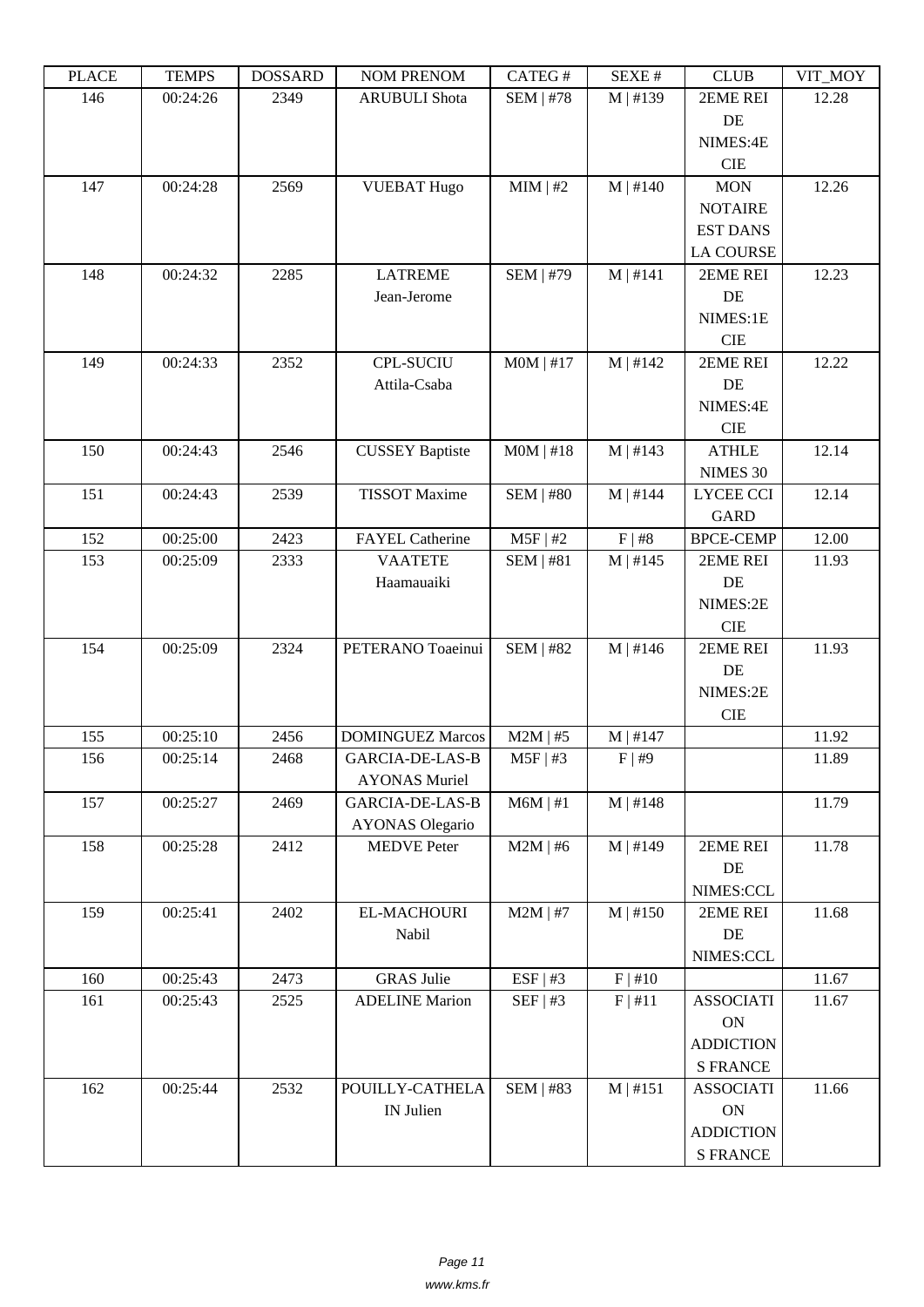| i lati | ט וואדם ז | <b>DOPPULP</b> | <b>INOINET IVERFOINE</b> | CAILO T          | π تىدىد       | <b>CLUD</b>      | $V11$ $V1$ |
|--------|-----------|----------------|--------------------------|------------------|---------------|------------------|------------|
| 163    | 00:25:44  | 2527           | <b>BRECHARD Laurent</b>  | $M3M \mid #6$    | M   #152      | <b>ASSOCIATI</b> | 11.66      |
|        |           |                |                          |                  |               | <b>ON</b>        |            |
|        |           |                |                          |                  |               | <b>ADDICTION</b> |            |
|        |           |                |                          |                  |               | <b>S FRANCE</b>  |            |
| 164    | 00:25:46  | 2389           | <b>ANDRIANTSOA</b>       | $M3M$   #7       | M   #153      | 2EME REI         | 11.64      |
|        |           |                | Yves                     |                  |               | DE               |            |
|        |           |                |                          |                  |               | NIMES:CCL        |            |
| 165    | 00:25:46  | 2407           | <b>HAMELIN</b>           | $MOM$   #19      | $M$   #154    | 2EME REI         | 11.64      |
|        |           |                | Pierre-Andre             |                  |               | DE               |            |
|        |           |                |                          |                  |               | NIMES:CCL        |            |
| 166    | 00:25:46  | 2397           | <b>BOURMISTR</b>         | $M2M$   #8       | $M$   #155    | 2EME REI         | 11.64      |
|        |           |                | Volodymyr                |                  |               | DE               |            |
|        |           |                |                          |                  |               | NIMES:CCL        |            |
| 167    | 00:25:46  | 2393           | <b>BATHE Stewenn</b>     | $M2M$   #9       | M   #156      | 2EME REI         | 11.64      |
|        |           |                |                          |                  |               | DE               |            |
|        |           |                |                          |                  |               | NIMES:CCL        |            |
| 168    | 00:25:46  | 2405           | <b>GROZEA</b>            | $M1M$   #8       | $M$   #157    | 2EME REI         | 11.64      |
|        |           |                | George-Traian            |                  |               | DE               |            |
|        |           |                |                          |                  |               | NIMES:CCL        |            |
| 169    | 00:25:47  | 2580           | MEHTA Nidhi              | $SEF$   #4       | F   #12       |                  | 11.64      |
| 170    | 00:25:55  | 2510           | <b>ROUX Alain</b>        | $M3M$   #8       | M   #158      | <b>CPBA</b>      | 11.58      |
| 171    | 00:25:58  | 1459           | <b>DUVIC</b> Laurent     | $M3M$   #9       | $M$   #159    | <b>BPCE-BPAU</b> | 11.55      |
|        |           |                |                          |                  |               | RA               |            |
| 172    | 00:26:07  | 2584           | PIERRES Jonathan         | $MOM$   #20      | $M \mid #160$ |                  | 11.49      |
| 173    | 00:26:41  | 2454           | <b>DENTZ</b> Quentin     | $M1M$   #9       | $M$   #161    |                  | 11.24      |
| 174    | 00:26:41  | 2427           | <b>ARNOULD Cidjy</b>     | SEF   #5         | F   #13       |                  | 11.24      |
| 175    | 00:26:44  | 2522           | <b>THOMAS Viviana</b>    | $M6F$   #1       | $F$   #14     | <b>HAPPY-RU</b>  | 11.22      |
|        |           |                |                          |                  |               | <b>NNING</b>     |            |
| 176    | 00:26:47  | 2455           | <b>DENTZ</b> Sophie      | $MOF$   #1       | F   #15       |                  | 11.20      |
| 177    | 00:26:58  | 2438           | <b>CARRE</b> Charlene    | $SEF$   #6       | $F$   #16     |                  | 11.12      |
| 178    | 00:26:59  | 2596           | <b>BAILLY Daniel</b>     | $M6M$   #2       | M   #162      |                  | 11.12      |
| 179    | 00:27:02  | 2504           | PRUNETA Kevin            | $SEM$   #84      | $M \mid #163$ | AIX              | 11.10      |
|        |           |                |                          |                  |               | <b>SPORTING</b>  |            |
|        |           |                |                          |                  |               | <b>CLUB</b>      |            |
| 180    | 00:27:03  | 2575           | <b>DESMET Juliette</b>   | $SEF$   #7       | F   #17       |                  | 11.09      |
| 181    | 00:27:03  | 2467           | <b>GARCIA</b> Juliette   | SEF   #8         | F   #18       |                  | 11.09      |
| 182    | 00:27:05  | 2373           | YAO Chen                 | <b>SEM   #85</b> | M   #164      | 2EME REI         | 11.08      |
|        |           |                |                          |                  |               | $\rm DE$         |            |
|        |           |                |                          |                  |               | NIMES:4E         |            |
|        |           |                |                          |                  |               | $\rm CIE$        |            |
| 183    | 00:27:05  | 2404           | <b>GONG</b> Xiaonan      | $M1M$   #10      | $M$   #165    | 2EME REI         | 11.08      |
|        |           |                |                          |                  |               | DE               |            |
|        |           |                |                          |                  |               | NIMES:CCL        |            |
| 184    | 00:27:06  | 2318           | NI Chenjian              | <b>SEM   #86</b> | $M$   #166    | 2EME REI         | 11.07      |
|        |           |                |                          |                  |               | DE               |            |
|        |           |                |                          |                  |               | NIMES:2E         |            |
|        |           |                |                          |                  |               | $\rm CIE$        |            |
| 185    | 00:27:07  | 2480           | JOUVE Jean-Baptiste      | <b>SEM   #87</b> | M   #167      |                  | 11.06      |
| 186    | 00:27:08  | 2581           | <b>NADAL Geoffrey</b>    | <b>SEM   #88</b> | M   #168      |                  | 11.06      |
|        |           |                |                          |                  |               |                  |            |
| 187    | 00:27:12  | 2586           | <b>SALERY Alain</b>      | $M7M$   #2       | M   #169      |                  | 11.03      |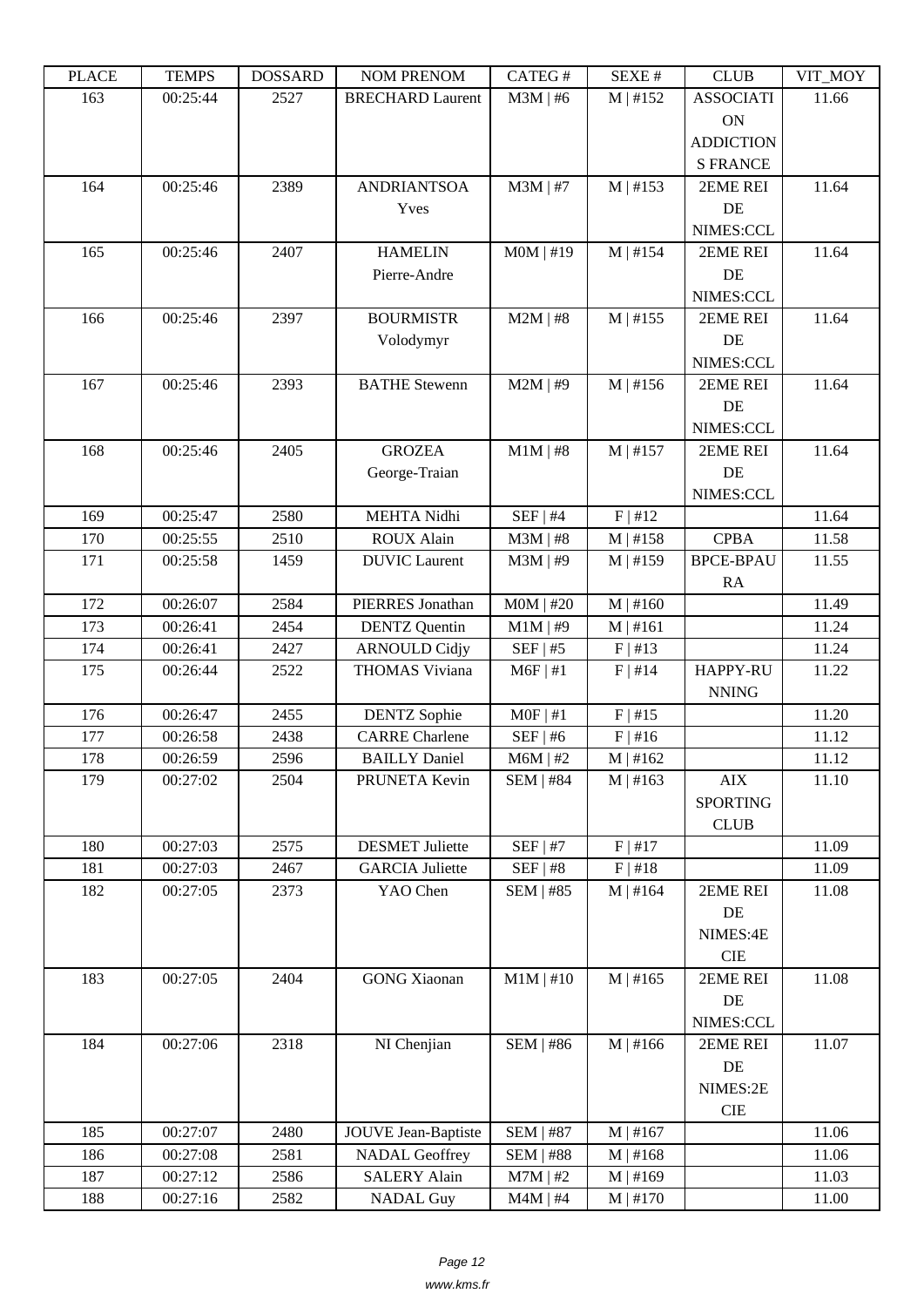| LEUCE | <b>TENTI D</b> | <b>UUUUUUU</b> | <b>INUINT I INEINUINI</b> | CATLO T          | DL/AL π       | CLUD             | VII_MUI |
|-------|----------------|----------------|---------------------------|------------------|---------------|------------------|---------|
| 189   | 00:27:16       | 2518           | <b>STEHLY Estelle</b>     | SEF   #9         | $F$   #19     | <b>AIX ATHE</b>  | 11.00   |
|       |                |                |                           |                  |               | <b>PROVENCE</b>  |         |
| 190   | 00:27:25       | 2520           | <b>TAILHADES Melanie</b>  | $SEF$   #10      | F   #20       |                  | 10.94   |
| 191   | 00:27:25       | 2564           | <b>NOUVELLON Jeanne</b>   | CAF   #1         | F   #21       | <b>MON</b>       | 10.94   |
|       |                |                |                           |                  |               | <b>NOTAIRE</b>   |         |
|       |                |                |                           |                  |               | <b>EST DANS</b>  |         |
|       |                |                |                           |                  |               | <b>LA COURSE</b> |         |
| 192   | 00:27:31       | 2453           | <b>DECAILLON Mickael</b>  | <b>SEM   #89</b> | M   #171      |                  | 10.90   |
| 193   | 00:27:41       | 2562           | <b>MORIN</b> Frederic     | $M3M$   #10      | $M$   #172    | <b>MON</b>       | 10.84   |
|       |                |                |                           |                  |               | <b>NOTAIRE</b>   |         |
|       |                |                |                           |                  |               | <b>EST DANS</b>  |         |
|       |                |                |                           |                  |               | <b>LA COURSE</b> |         |
| 194   | 00:27:42       | 2558           | <b>HUTTEAU Valerie</b>    | $M3F$   #2       | $F$   #22     | <b>MON</b>       | 10.83   |
|       |                |                |                           |                  |               | <b>NOTAIRE</b>   |         |
|       |                |                |                           |                  |               | <b>EST DANS</b>  |         |
|       |                |                |                           |                  |               | <b>LA COURSE</b> |         |
| 195   | 00:27:43       | 2540           | <b>LEBOISSETIER</b>       | $M1F$   #1       | $F$   #23     | <b>MACADAM</b>   | 10.82   |
|       |                |                | Celine                    |                  |               | <b>CLUB</b>      |         |
|       |                |                |                           |                  |               | <b>NIMOIS</b>    |         |
| 196   | 00:27:48       | 2505           | <b>REYMOND-BURDIN</b>     | $M2M$   #10      | M   #173      |                  | 10.79   |
|       |                |                |                           |                  |               |                  |         |
|       |                |                | Olivier                   |                  |               |                  |         |
| 197   | 00:27:49       | 2472           | <b>GHALEM</b> Laetitia    | $M1F$ #2         | $F$   #24     |                  | 10.78   |
| 198   | 00:27:49       | 2477           | <b>HUGUENIN</b>           | $M2F$   #2       | $F$   #25     |                  | 10.78   |
|       |                |                | Alexandra                 |                  |               |                  |         |
| 199   | 00:27:51       | 2430           | <b>BADIOU</b> Coralie     | $M4F$   #1       | $F$   #26     |                  | 10.77   |
| 200   | 00:27:52       | 2462           | <b>FRANCK Baldino</b>     | $M4M$   #5       | M   #174      |                  | 10.77   |
| 201   | 00:27:58       | 2536           | <b>BOUISSON Fanny</b>     | SEF   #11        | $F$   #27     | <b>LYCEE CCI</b> | 10.73   |
|       |                |                |                           |                  |               | <b>GARD</b>      |         |
| 202   | 00:27:58       | 2431           | <b>BALDINO</b> Oscar      | $MIM$   #3       | $M$   #175    |                  | 10.73   |
| 203   | 00:27:59       | 2537           | <b>SELLIER Arnaud</b>     | $MOM$   #21      | M   #176      | <b>LYCEE CCI</b> | 10.72   |
|       |                |                |                           |                  |               | <b>GARD</b>      |         |
| 204   | 00:28:04       | 2460           | <b>ETAIX Maryline</b>     | $M1F$   #3       | $F$   #28     |                  | 10.69   |
| 205   | 00:28:08       | 2435           | <b>BONNEMAISON</b>        | SEF   #12        | $F$   #29     |                  | 10.66   |
|       |                |                | Megane                    |                  |               |                  |         |
| 206   | 00:28:09       | 2436           | <b>BONNEMAISON</b>        | $M3M$   #11      | $M$   #177    |                  | 10.66   |
|       |                |                | Patrick                   |                  |               |                  |         |
| 207   | 00:28:30       | 2448           | <b>COMET Romain</b>       | <b>SEM   #90</b> | M   #178      |                  | 10.53   |
| 208   | 00:28:31       | 2590           | <b>TALBOTIER Chloe</b>    | $ESF$   #4       | $F$ #30       |                  | 10.52   |
| 209   | 00:28:33       | 2572           | <b>LAINE Pierrick</b>     | $M3M$   #12      | M   #179      | <b>TOURS FC</b>  | 10.51   |
| 210   | 00:28:34       | 2565           | <b>PRADAL Laurence</b>    | $M4F$   #2       | F   #31       | <b>MON</b>       | 10.50   |
|       |                |                |                           |                  |               | <b>NOTAIRE</b>   |         |
|       |                |                |                           |                  |               | <b>EST DANS</b>  |         |
|       |                |                |                           |                  |               | <b>LA COURSE</b> |         |
| 211   | 00:28:43       | 2587           | <b>SALERY Julia</b>       | $MOF$   #2       | $F$   #32     |                  | 10.45   |
| 212   | 00:28:44       | 2316           | <b>MENDES</b> Camaltino   | <b>SEM   #91</b> | $M \mid #180$ | 2EME REI         | 10.44   |
|       |                |                |                           |                  |               | $\rm DE$         |         |
|       |                |                |                           |                  |               | NIMES:2E         |         |
|       |                |                |                           |                  |               | CIE              |         |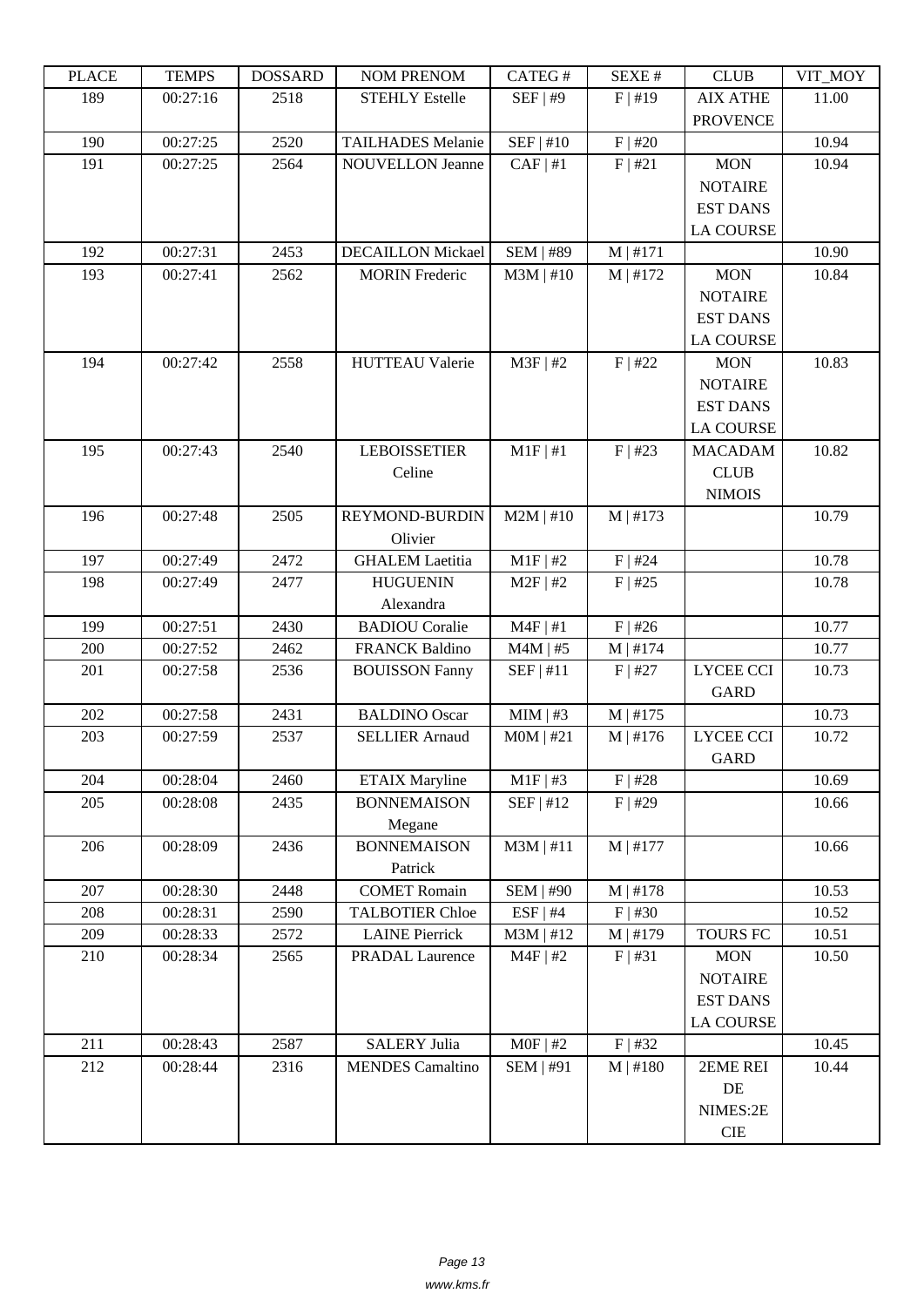| LEUCE | ט נוועדו | <u> חשדיממחת</u> | <b>INUMI I INEINUMI</b>    | CΛ1 LU π                 | DL/AL π    | CLUD             | VII_MUI |
|-------|----------|------------------|----------------------------|--------------------------|------------|------------------|---------|
| 213   | 00:28:46 | 2315             | <b>MAYR</b> Alexander      | <b>SEM   #92</b>         | M   #181   | 2EME REI         | 10.43   |
|       |          |                  |                            |                          |            | DE               |         |
|       |          |                  |                            |                          |            | NIMES:2E         |         |
|       |          |                  |                            |                          |            | <b>CIE</b>       |         |
| 214   | 00:28:52 | 2573             | <b>BARNIER Laurence</b>    | SEF   #13                | $F$   #33  |                  | 10.39   |
| 215   | 00:28:55 | 2424             | <b>ALBERT Marie-Laure</b>  | $M3F$   #3               | $F$   #34  | <b>BAGNOLS-</b>  | 10.37   |
|       |          |                  |                            |                          |            | <b>MARCOULE</b>  |         |
|       |          |                  |                            |                          |            | -ATHLETIS        |         |
|       |          |                  |                            |                          |            | <b>ME</b>        |         |
| 216   | 00:28:55 | 2475             | <b>GUILLON</b> Candice     | $MOF$   #3               | $F$   #35  |                  | 10.37   |
| 218   | 00:29:14 | 2422             | NICOLET Nathalie           | $M3F$   #4               | $F$ #36    | <b>BPCE-CE</b>   | 10.26   |
|       |          |                  |                            |                          |            | <b>LDA</b>       |         |
| 219   | 00:29:16 | 2493             | <b>MEZRICH Philippe</b>    | $M4M$   #6               | M   #183   | <b>ASPTT</b>     | 10.25   |
|       |          |                  |                            |                          |            | <b>CARPENTR</b>  |         |
|       |          |                  |                            |                          |            | AS               |         |
|       |          |                  |                            |                          |            | <b>RUNNING</b>   |         |
| 220   | 00:29:22 | 2595             | <b>RIZZITELLI Caroline</b> | $M4F$ #3                 | $F$   #37  |                  | 10.22   |
| 221   | 00:29:27 | 2418             | TAPIA-ARAYA                | $M1M$   #12              | M   #184   | 2EME REI         | 10.19   |
|       |          |                  | Cristian                   |                          |            | DE               |         |
|       |          |                  |                            |                          |            | NIMES:CCL        |         |
| 222   | 00:29:28 | 2394             | <b>BERILA Adrian</b>       | $M2M$   #11              | M   #185   | 2EME REI         | 10.18   |
|       |          |                  |                            |                          |            | DE               |         |
|       |          |                  |                            |                          |            | NIMES:CCL        |         |
| 223   | 00:29:28 | 2391             | <b>BALAMI</b> Binod        | $MOM$   #22              | M   #186   | 2EME REI         | 10.18   |
|       |          |                  |                            |                          |            | DE               |         |
|       |          |                  |                            |                          |            | NIMES:CCL        |         |
| 224   | 00:29:29 | 2490             | <b>MARCHAL Adeline</b>     | SEF   #14                | $F$   #38  |                  | 10.18   |
| 225   | 00:29:49 | 2535             | BERTHONNEAU-DO             | $CAF$   #2               | $F$   #39  | <b>LYCEE CCI</b> | 10.06   |
|       |          |                  | <b>USSERON</b> Helea       |                          |            | <b>GARD</b>      |         |
| 226   | 00:29:50 | 2396             | <b>BOGDAN</b> Claudiu      | $MOM$   #23              | $M$   #187 | 2EME REI         | 10.06   |
|       |          |                  |                            |                          |            | DE               |         |
|       |          |                  |                            |                          |            |                  |         |
| 227   |          |                  |                            |                          |            | NIMES:CCL        |         |
|       | 00:30:06 | 2519             | <b>SUCCO Christine</b>     | $M5F$   #4<br>$MOF$   #4 | $F$   #40  |                  | 9.97    |
| 228   | 00:30:14 | 2567             | <b>TORRES</b> Lisa         |                          | F   #41    | <b>MON</b>       | 9.92    |
|       |          |                  |                            |                          |            | <b>NOTAIRE</b>   |         |
|       |          |                  |                            |                          |            | <b>EST DANS</b>  |         |
|       |          |                  |                            |                          |            | <b>LA COURSE</b> |         |
| 229   | 00:30:19 | 2434             | <b>BELLEBOUCHE</b>         | <b>SEM   #93</b>         | M   #188   |                  | 9.90    |
|       |          |                  | Remy                       |                          |            |                  |         |
| 230   | 00:30:20 | 2553             | <b>CLEMENTI Nancy</b>      | SEF   #15                | $F$   #42  | <b>LYCEE CCI</b> | 9.89    |
|       |          |                  |                            |                          |            | <b>GARD</b>      |         |
| 231   | 00:30:21 | 2552             | ANDREZEJEWSKI              | SEF   #16                | $F$   #43  | LYCEE CCI        | 9.88    |
|       |          |                  | Celia                      |                          |            | <b>GARD</b>      |         |
| 232   | 00:30:35 | 2560             | <b>LE-MERRER</b>           | $MOF$   #5               | $F$   #44  | <b>MON</b>       | 9.81    |
|       |          |                  | Stephanie                  |                          |            | <b>NOTAIRE</b>   |         |
|       |          |                  |                            |                          |            | <b>EST DANS</b>  |         |
|       |          |                  |                            |                          |            | <b>LA COURSE</b> |         |
| 233   | 00:30:40 | 2437             | <b>BRUZEAU Cathy</b>       | $M3F$   #5               | $F$   #45  |                  | 9.78    |
| 234   | 00:30:41 | 2500             | <b>PARIS Marion</b>        | $MOF$   #6               | $F$   #46  |                  | 9.78    |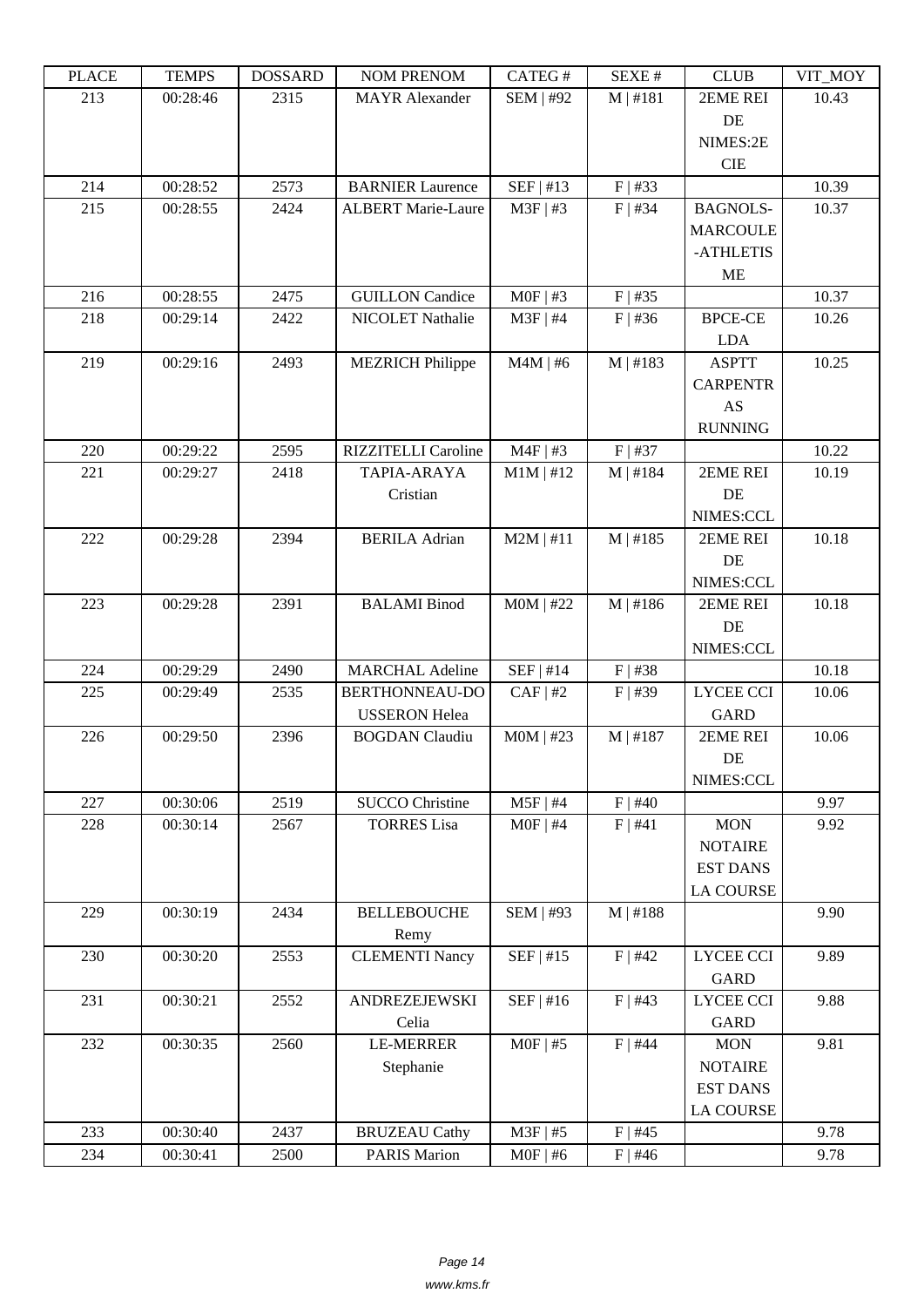| i lati | ט וואדם ז | <b>DOPPULP</b> | <b>INOINET IVERFOINE</b> | $CALU \pi$       | π تىدىد       | <b>CLOD</b>          | $V11$ $V1$ |
|--------|-----------|----------------|--------------------------|------------------|---------------|----------------------|------------|
| 235    | 00:31:09  | 2528           | <b>GIGOT</b> Gaelle      | $M2F$   #3       | $F$   #47     | <b>ASSOCIATI</b>     | 9.63       |
|        |           |                |                          |                  |               | <b>ON</b>            |            |
|        |           |                |                          |                  |               | <b>ADDICTION</b>     |            |
|        |           |                |                          |                  |               | <b>S FRANCE</b>      |            |
| 236    | 00:31:10  | 2531           | <b>MONTELS Emilie</b>    | $MOF$   #7       | $F$   #48     | <b>ASSOCIATI</b>     | 9.63       |
|        |           |                |                          |                  |               | <b>ON</b>            |            |
|        |           |                |                          |                  |               | <b>ADDICTION</b>     |            |
|        |           |                |                          |                  |               | <b>S FRANCE</b>      |            |
| 237    | 00:31:23  | 2444           | <b>CLEMENT</b> Emilie    | $ESF$   #5       | $F$   #49     |                      | 9.56       |
| 238    | 00:31:25  | 2432           | <b>BARDEL Alexandre</b>  | <b>SEM   #94</b> | $M$   #189    |                      | 9.55       |
| 239    | 00:31:29  | 2600           | <b>ISAIA Cleves</b>      | SEF   #17        | $F$   #50     |                      | 9.53       |
| 240    | 00:31:30  | 2559           | <b>JEANJEAN Celine</b>   | $M1F$   #4       | F   #51       | <b>MON</b>           | 9.52       |
|        |           |                |                          |                  |               | <b>NOTAIRE</b>       |            |
|        |           |                |                          |                  |               | <b>EST DANS</b>      |            |
|        |           |                |                          |                  |               | <b>LA COURSE</b>     |            |
| 241    | 00:31:33  | 2499           | <b>OUEDRAOGO</b>         | SEF   #18        | $F$   #52     |                      | 9.51       |
|        |           |                | Estelle-Somyalma         |                  |               |                      |            |
| 242    | 00:31:39  | 2488           | <b>MAINI</b> Valerie     | $M2F$   #4       | $F$   #53     |                      | 9.48       |
| 243    | 00:31:42  | 2447           | <b>COMES Agnes</b>       | $M3F$   #6       | $F$   #54     |                      | 9.46       |
| 244    | 00:31:49  | 2563           | <b>NOUGUIER Sophie</b>   | $M3F$   #7       | $F$   #55     | <b>MON</b>           | 9.43       |
|        |           |                |                          |                  |               | <b>NOTAIRE</b>       |            |
|        |           |                |                          |                  |               | <b>EST DANS</b>      |            |
|        |           |                |                          |                  |               | <b>LA COURSE</b>     |            |
| 245    | 00:31:51  | 2594           | <b>BOUDIER Fanny</b>     | $M1F$ #5         | $F$ #56       | <b>URBAN</b>         | 9.42       |
|        |           |                |                          |                  |               | <b>RUNNERS</b>       |            |
|        |           |                |                          |                  |               | <b>MARSEILLE</b>     |            |
| 246    | 00:32:07  | 2516           | SEJIL Sami               | $M3M$   #13      | $M \mid #190$ |                      | 9.34       |
| 247    | 00:32:12  | 2458           | <b>DREUX</b> Jonathan    | $MOM$   #24      | M   #191      |                      | 9.32       |
| 248    | 00:32:15  | 2440           | <b>CHAOUCHE</b> Sarah    | $MIF$   #1       | $F$   #57     |                      | 9.30       |
| 249    | 00:32:20  | 2568           | <b>VERGNE Thierry</b>    | $M5M$   #3       | M   #192      | <b>MON</b>           | 9.28       |
|        |           |                |                          |                  |               | <b>NOTAIRE</b>       |            |
|        |           |                |                          |                  |               | <b>EST DANS</b>      |            |
|        |           |                |                          |                  |               | <b>LA COURSE</b>     |            |
| 250    | 00:32:23  | 2589           | <b>SEPTIER Lucie</b>     | SEF   #19        | $F$   #58     |                      | 9.26       |
| 251    | 00:32:29  | 2556           | <b>DUHAMEL Aurelie</b>   | $MOF$   #8       | $F$   #59     | <b>MON</b>           | 9.24       |
|        |           |                |                          |                  |               | <b>NOTAIRE</b>       |            |
|        |           |                |                          |                  |               | <b>EST DANS</b>      |            |
|        |           |                |                          |                  |               | <b>LA COURSE</b>     |            |
| 252    | 00:32:42  | 2538           | <b>THEROND Virginie</b>  | M3F   #8         | $F$   #60     | <b>LYCEE CCI</b>     | 9.17       |
|        |           |                |                          |                  |               | <b>GARD</b>          |            |
| 253    | 00:32:42  | 2534           | <b>BECAMEL Manon</b>     | $ESF$   #6       | F   #61       | <b>LYCEE CCI</b>     | 9.17       |
|        |           |                |                          |                  |               | <b>GARD</b>          |            |
| 254    | 00:32:49  | 2497           | <b>ORTEGA Camille</b>    | SEF   #20        | F   #62       |                      | 9.14       |
| 255    | 00:32:55  | 2496           | NAPIERALSKI Anne         | $M2F$   #5       | F   #63       | LA                   | 9.11       |
|        |           |                |                          |                  |               | <b>LORIOLAD</b>      |            |
|        |           |                |                          |                  |               | E                    |            |
| 256    | 00:33:07  | 2515           | <b>SCHEERS Florine</b>   | SEF   #21        | $F$   #64     |                      | 9.06       |
| 257    | 00:33:12  | 2419           | <b>RODRIGUEZ</b>         | $MOF$   #9       | $F$   #65     | <b>BPCE-BP</b>       | 9.04       |
|        |           |                | Charlotte                |                  |               | $\operatorname{SUB}$ |            |